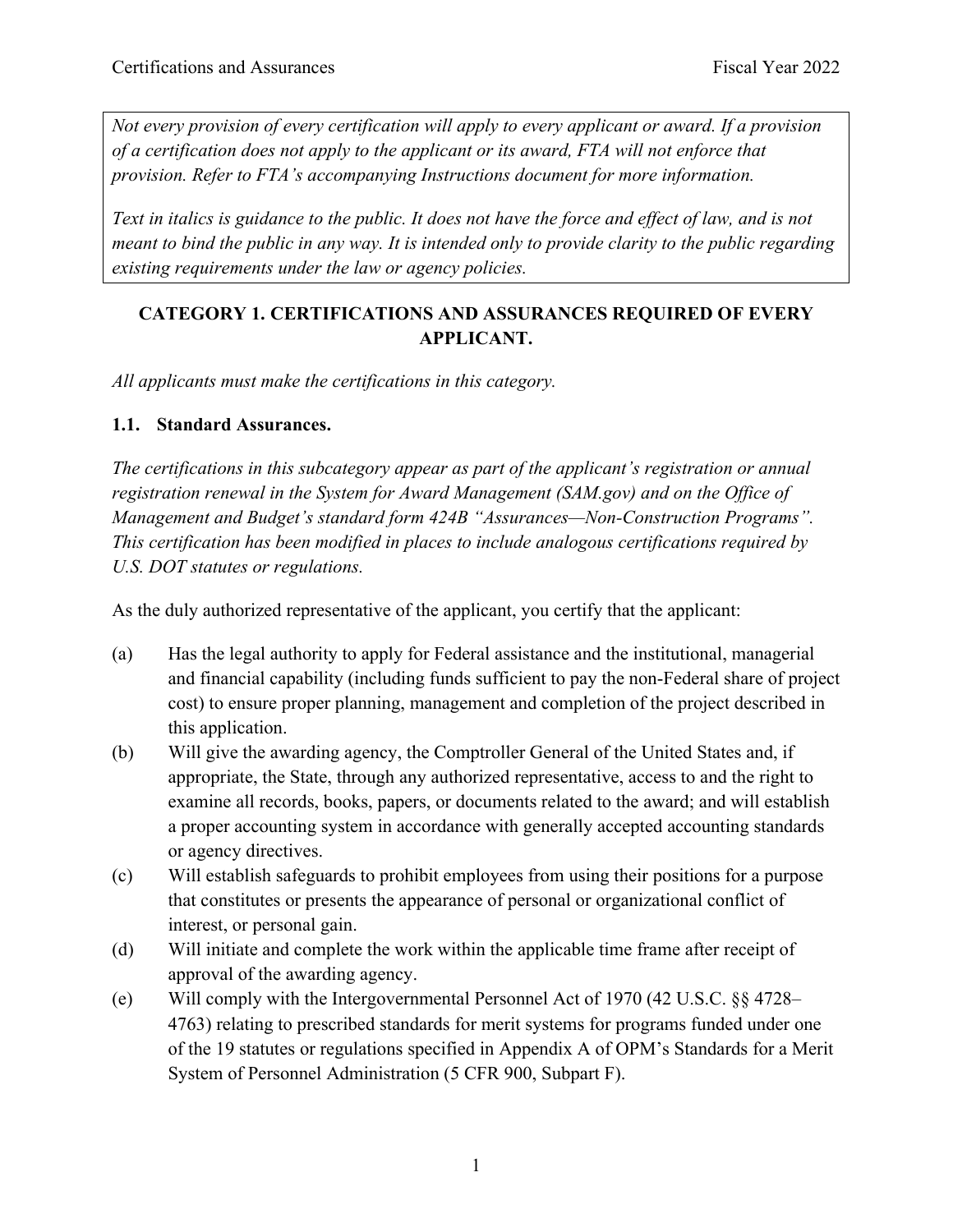- (f) Will comply with all Federal statutes relating to nondiscrimination. These include but are not limited to:
	- (1) Title VI of the Civil Rights Act of 1964 (P.L. 88-352) which prohibits discrimination on the basis of race, color or national origin, as effectuated by U.S. DOT regulation 49 CFR Part 21;
	- (2) Title IX of the Education Amendments of 1972, as amended (20 U.S.C. §§ 1681– 1683, and 1685–1686), which prohibits discrimination on the basis of sex, as effectuated by U.S. DOT regulation 49 CFR Part 25;
	- (3) Section 5332 of the Federal Transit Law (49 U.S.C. § 5332), which prohibits any person being excluded from participating in, denied a benefit of, or discriminated against under, a project, program, or activity receiving financial assistance from FTA because of race, color, religion, national origin, sex, disability, or age.
	- (4) Section 504 of the Rehabilitation Act of 1973, as amended (29 U.S.C. § 794), which prohibits discrimination on the basis of handicaps, as effectuated by U.S. DOT regulation 49 CFR Part 27;
	- (5) The Age Discrimination Act of 1975, as amended (42 U.S.C. §§ 6101–6107), which prohibits discrimination on the basis of age;
	- (6) The Drug Abuse Office and Treatment Act of 1972 (P.L. 92-255), as amended, relating to nondiscrimination on the basis of drug abuse;
	- (7) The comprehensive Alcohol Abuse and Alcoholism Prevention, Treatment and Rehabilitation Act of 1970 (P.L. 91–616), as amended, relating to nondiscrimination on the basis of alcohol abuse or alcoholism;
	- (8) Sections 523 and 527 of the Public Health Service Act of 1912 (42 U.S.C. §§ 290 dd-3 and 290 ee-3), as amended, relating to confidentiality of alcohol and drug abuse patient records;
	- (9) Title VIII of the Civil Rights Act of 1968 (42 U.S.C. §§ 3601 et seq.), as amended, relating to nondiscrimination in the sale, rental, or financing of housing;
	- (10) Any other nondiscrimination provisions in the specific statute(s) under which application for Federal assistance is being made; and,
	- (11) the requirements of any other nondiscrimination statute(s) which may apply to the application.
- (g) Will comply, or has already complied, with the requirements of Titles II and III of the Uniform Relocation Assistance and Real Property Acquisition Policies Act of 1970 ("Uniform Act") (P.L. 91-646) which provide for fair and equitable treatment of persons displaced or whose property is acquired as a result of Federal or federally-assisted programs. These requirements apply to all interests in real property acquired for project purposes regardless of Federal participation in purchases. The requirements of the Uniform Act are effectuated by U.S. DOT regulation 49 CFR Part 24.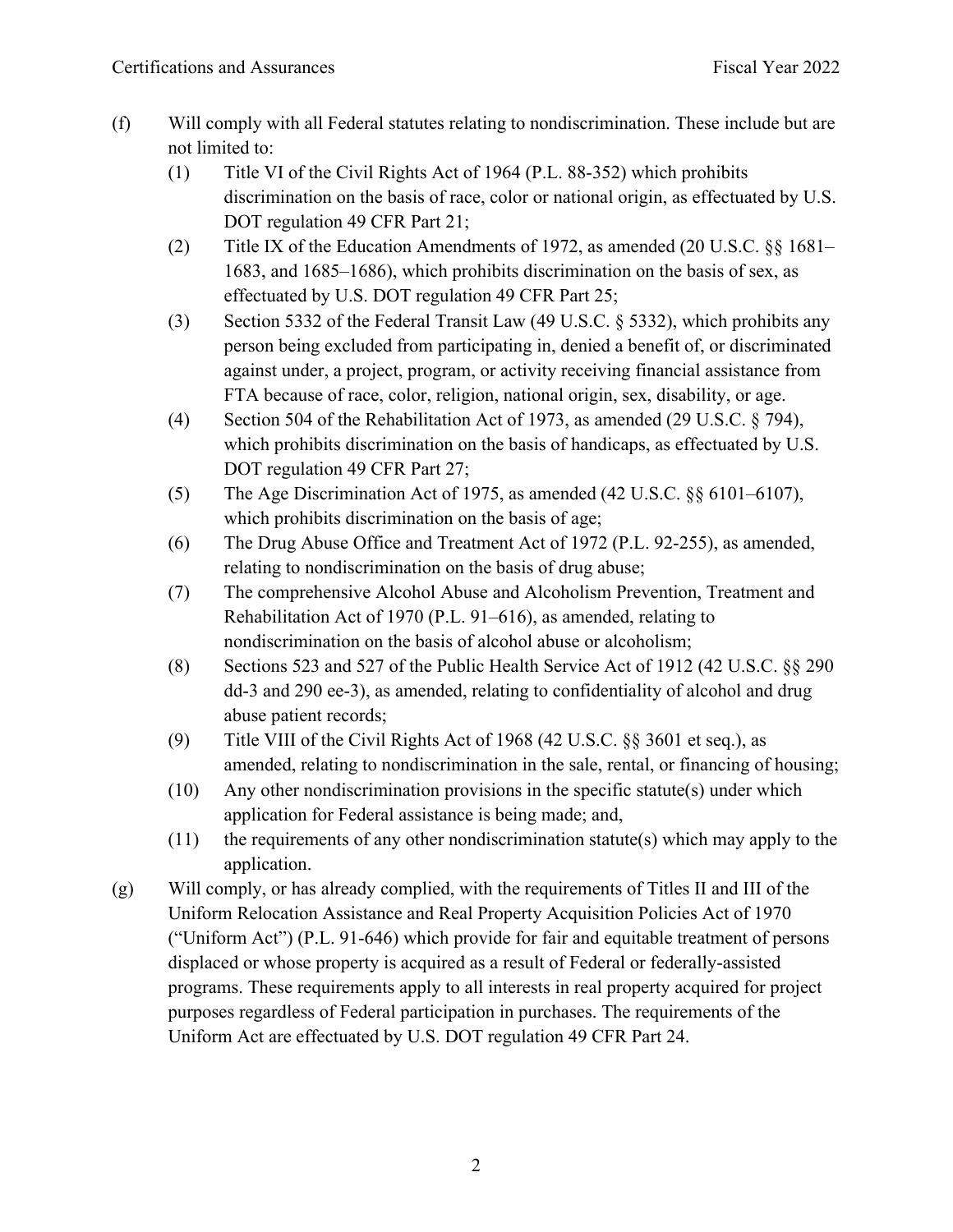- (h) Will comply, as applicable, with provisions of the Hatch Act (5 U.S.C. §§ 1501–1508 and 7324–7328) which limit the political activities of employees whose principal employment activities are funded in whole or in part with Federal funds.
- (i) Will comply, as applicable, with the provisions of the Davis–Bacon Act (40 U.S.C. §§ 276a to 276a-7), the Copeland Act (40 U.S.C. § 276c and 18 U.S.C. § 874), and the Contract Work Hours and Safety Standards Act (40 U.S.C. §§ 327–333), regarding labor standards for federally assisted construction subagreements.
- (j) Will comply, if applicable, with flood insurance purchase requirements of Section 102(a) of the Flood Disaster Protection Act of 1973 (P.L. 93-234) which requires recipients in a special flood hazard area to participate in the program and to purchase flood insurance if the total cost of insurable construction and acquisition is \$10,000 or more.
- (k) Will comply with environmental standards which may be prescribed pursuant to the following:
	- (1) Institution of environmental quality control measures under the National Environmental Policy Act of 1969 (P.L. 91-190) and Executive Order (EO) 11514;
	- (2) Notification of violating facilities pursuant to EO 11738;
	- (3) Protection of wetlands pursuant to EO 11990;
	- (4) Evaluation of flood hazards in floodplains in accordance with EO 11988;
	- (5) Assurance of project consistency with the approved State management program developed under the Coastal Zone Management Act of 1972 (16 U.S.C. §§ 1451 et seq.);
	- (6) Conformity of Federal actions to State (Clean Air) Implementation Plans under Section 176(c) of the Clean Air Act of 1955, as amended (42 U.S.C. §§ 7401 et seq.);
	- (7) Protection of underground sources of drinking water under the Safe Drinking Water Act of 1974, as amended (P.L. 93-523); and
	- (8) Protection of endangered species under the Endangered Species Act of 1973, as amended (P.L. 93–205).
- (l) Will comply with the Wild and Scenic Rivers Act of 1968 (16 U.S.C. §§ 1271 et seq.) related to protecting components or potential components of the national wild and scenic rivers system.
- (m) Will assist the awarding agency in assuring compliance with Section 106 of the National Historic Preservation Act of 1966, as amended (16 U.S.C. § 470), EO 11593 (identification and protection of historic properties), and the Archaeological and Historic Preservation Act of 1974 (16 U.S.C. §§ 469a-1 et seq.).
- (n) Will comply with P.L. 93-348 regarding the protection of human subjects involved in research, development, and related activities supported by this award of assistance.
- (o) Will comply with the Laboratory Animal Welfare Act of 1966 (P.L. 89-544, as amended, 7 U.S.C. §§ 2131 et seq.) pertaining to the care, handling, and treatment of warm blooded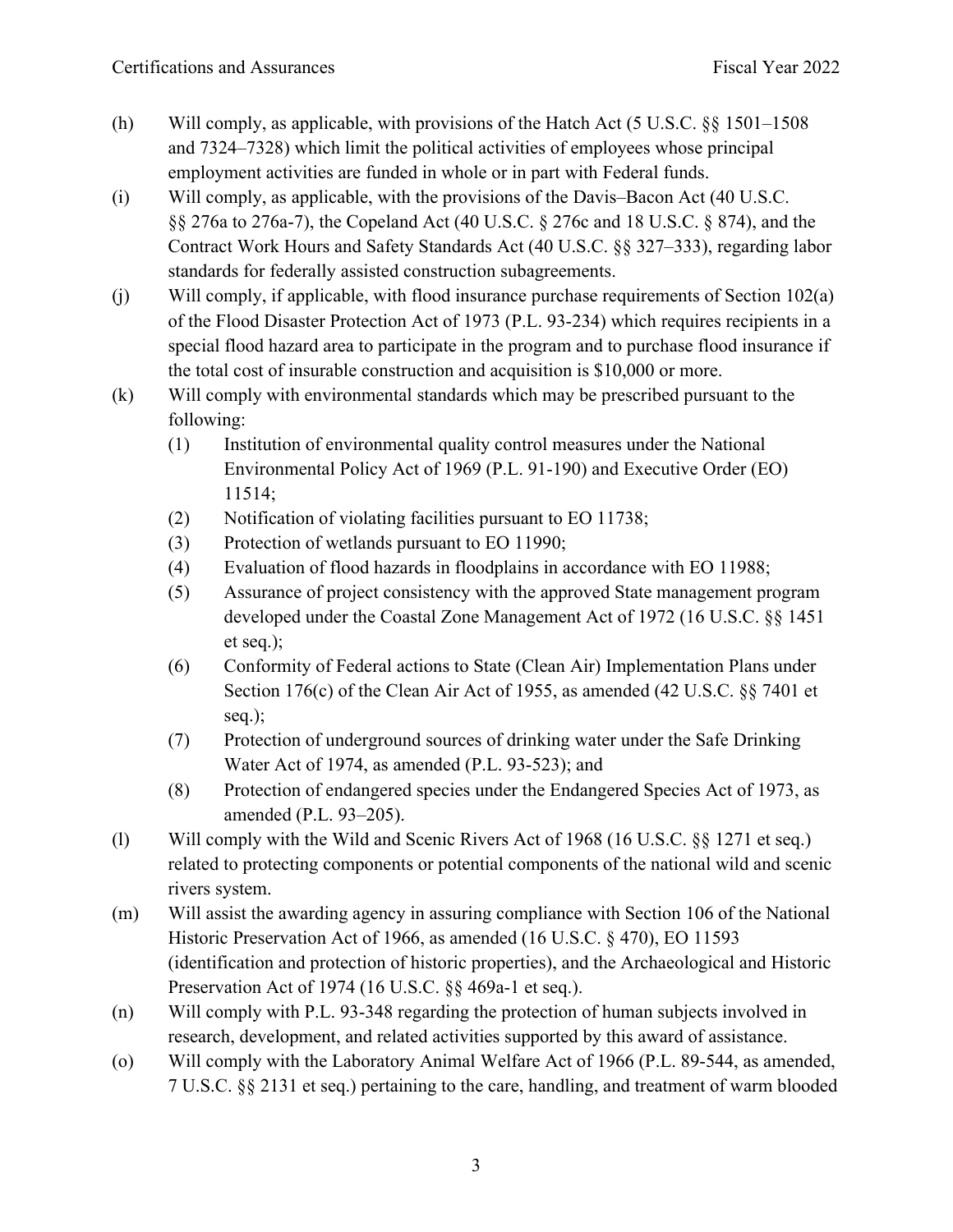animals held for research, teaching, or other activities supported by this award of assistance.

- (p) Will comply with the Lead-Based Paint Poisoning Prevention Act (42 U.S.C. §§ 4801 et seq.) which prohibits the use of lead-based paint in construction or rehabilitation of residence structures.
- (q) Will cause to be performed the required financial and compliance audits in accordance with the Single Audit Act Amendments of 1996 and 2 CFR Part 200, Subpart F, "Audit Requirements", as adopted and implemented by U.S. DOT at 2 CFR Part 1201.
- (r) Will comply with all applicable requirements of all other Federal laws, executive orders, regulations, and policies governing the program under which it is applying for assistance.
- (s) Will comply with the requirements of Section  $106(g)$  of the Trafficking Victims Protection Act (TVPA) of 2000, as amended (22 U.S.C. § 7104) which prohibits grant award recipients or a subrecipient from:
	- (1) Engaging in severe forms of trafficking in persons during the period of time that the award is in effect;
	- (2) Procuring a commercial sex act during the period of time that the award is in effect; or
	- (3) Using forced labor in the performance of the award or subawards under the award.

# **1.2. Standard Assurances: Additional Assurances for Construction Projects.**

*This certification appears on the Office of Management and Budget's standard form 424D "Assurances—Construction Programs" and applies specifically to federally assisted projects for construction. This certification has been modified in places to include analogous certifications required by U.S. DOT statutes or regulations.*

As the duly authorized representative of the applicant, you certify that the applicant:

- (a) Will not dispose of, modify the use of, or change the terms of the real property title or other interest in the site and facilities without permission and instructions from the awarding agency; will record the Federal awarding agency directives; and will include a covenant in the title of real property acquired in whole or in part with Federal assistance funds to assure nondiscrimination during the useful life of the project.
- (b) Will comply with the requirements of the assistance awarding agency with regard to the drafting, review, and approval of construction plans and specifications.
- (c) Will provide and maintain competent and adequate engineering supervision at the construction site to ensure that the complete work confirms with the approved plans and specifications, and will furnish progressive reports and such other information as may be required by the assistance awarding agency or State.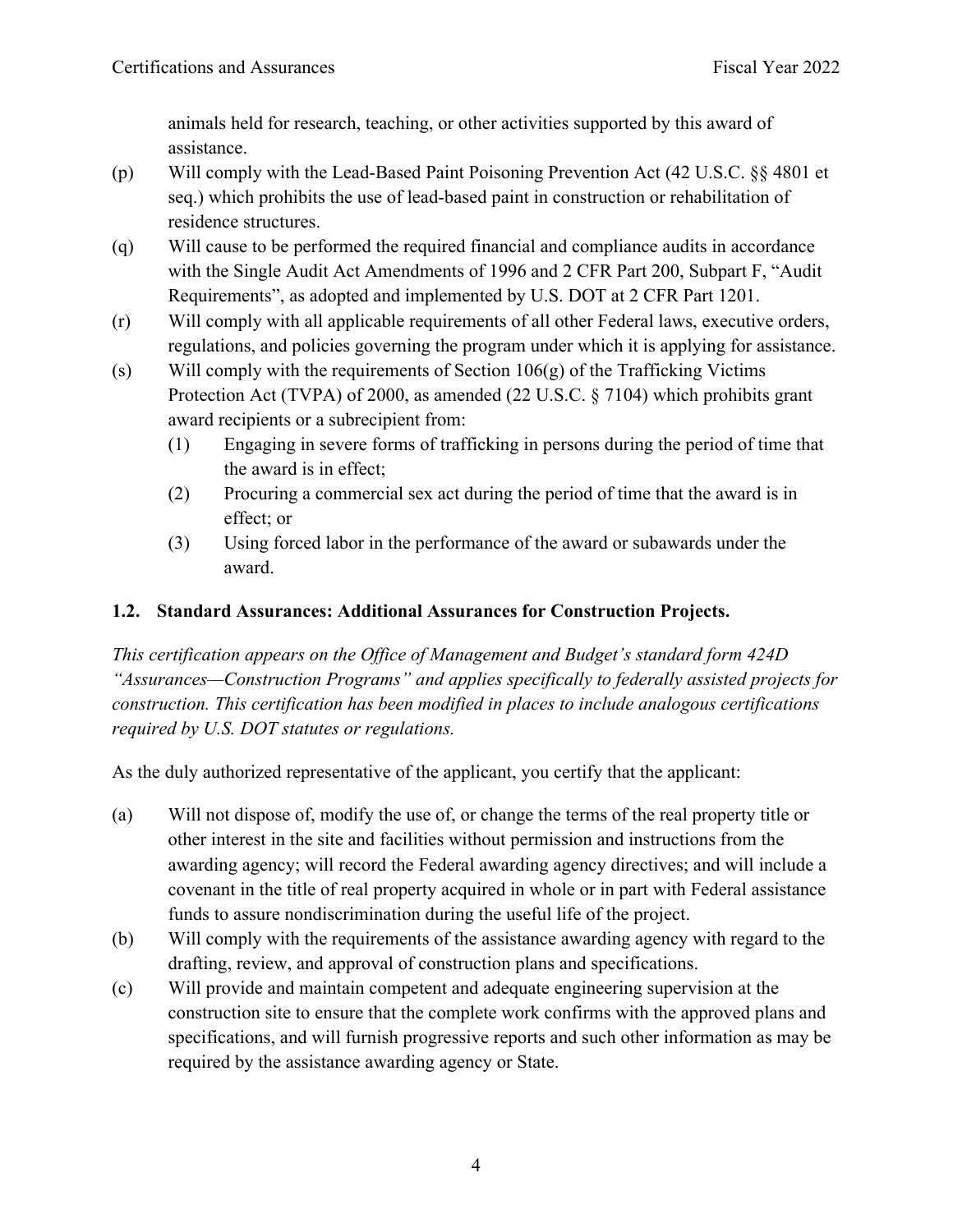## **1.3. Procurement.**

*The Uniform Administrative Requirements, 2 CFR § 200.324, allow a recipient to self-certify that its procurement system complies with Federal requirements, in lieu of submitting to certain pre-procurement reviews.*

The applicant certifies that its procurement system complies with:

- (a) U.S. DOT regulations, "Uniform Administrative Requirements, Cost Principles, and Audit Requirements for Federal Awards," 2 CFR Part 1201, which incorporates by reference U.S. OMB regulatory guidance, "Uniform Administrative Requirements, Cost Principles, and Audit Requirements for Federal Awards," 2 CFR Part 200, particularly 2 CFR §§ 200.317–200.326 "Procurement Standards;
- (b) Federal laws, regulations, and requirements applicable to FTA procurements; and
- (c) The latest edition of FTA Circular 4220.1 and other applicable Federal guidance.

## **1.4. Suspension and Debarment.**

*Pursuant to Executive Order 12549, as implemented at 2 CFR Parts 180 and 1200, prior to entering into a covered transaction with an applicant, FTA must determine whether the applicant is excluded from participating in covered non-procurement transactions. For this purpose, FTA is authorized to collect a certification from each applicant regarding the applicant's exclusion status. 2 CFR § 180.300. Additionally, each applicant must disclose any information required by 2 CFR § 180.335 about the applicant and the applicant's principals prior to entering into an award agreement with FTA. This certification serves both purposes.*

The applicant certifies, to the best of its knowledge and belief, that the applicant and each of its principals:

- (a) Is not presently debarred, suspended, proposed for debarment, declared ineligible, or voluntarily or involuntarily excluded from covered transactions by any Federal department or agency;
- (b) Has not, within the preceding three years, been convicted of or had a civil judgment rendered against him or her for commission of fraud or a criminal offense in connection with obtaining, attempting to obtain, or performing a public or private agreement or transaction; violation of Federal or State antitrust statutes, including those proscribing price fixing between competitors, allocation of customers between competitors, and bid rigging; commission of embezzlement, theft, forgery, bribery, falsification or destruction of records, making false statements, tax evasion, receiving stolen property, making false claims, or obstruction of justice; or commission of any other offense indicating a lack of business integrity or business honesty;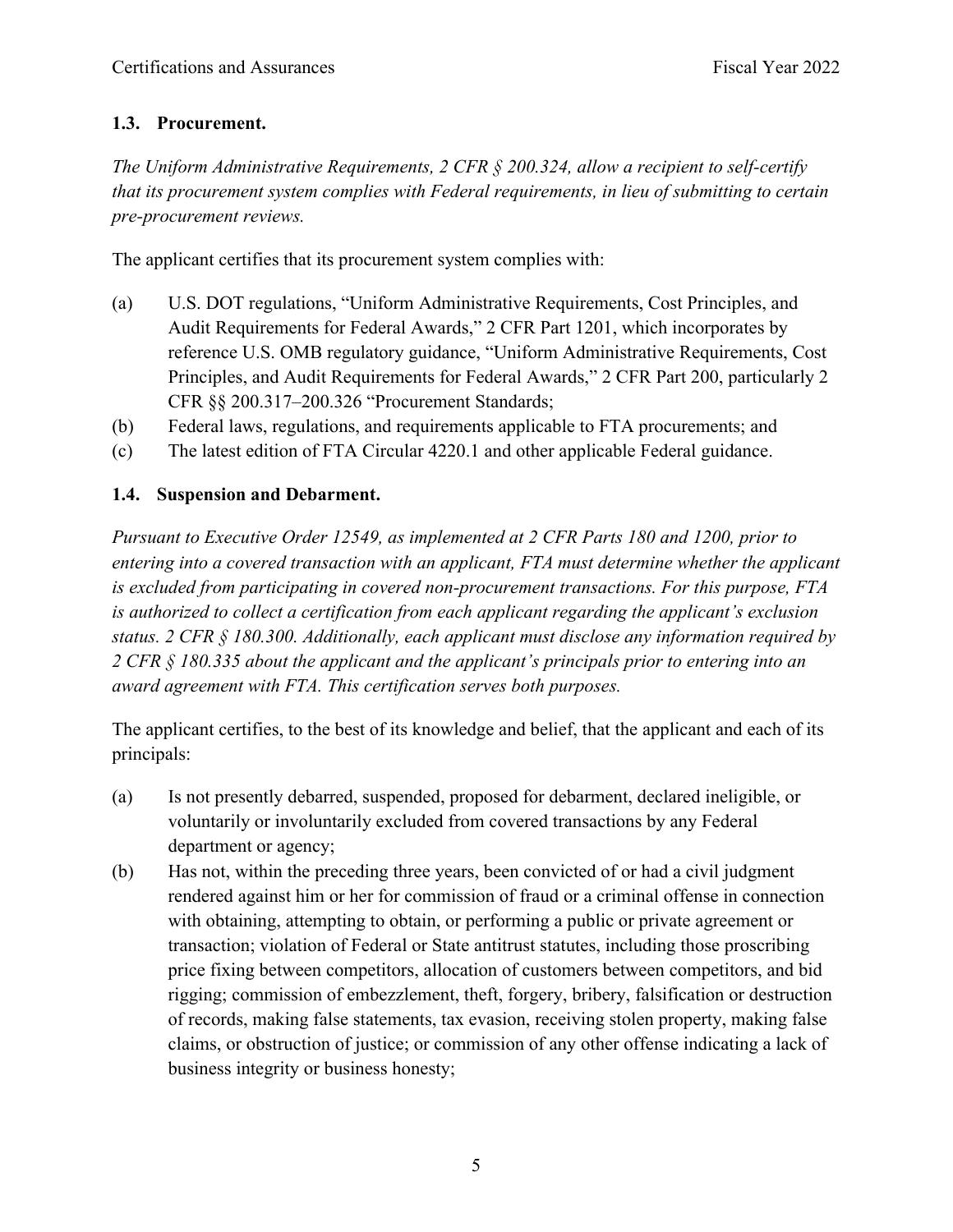- (c) Is not presently indicted for or otherwise criminally or civilly charged by a governmental entity (Federal, State, or local) with commission of any offense described in paragraph (b) of this certification;
- (d) Has not, within the preceding three years, had one or more public transactions (Federal, State, or local) terminated for cause or default.

# **1.5. Coronavirus Response and Relief Supplemental Appropriations Act, 2021, and CARES Act Funding.**

The applicant certifies:

- (a) To the maximum extent possible, funds made available under title IV of division M of the Consolidated Appropriations Act, 2021 (Public Law 116–260), and in title XII of division B of the CARES Act (Public Law 116–136; 134 Stat. 599) shall be directed to payroll and operations of public transit (including payroll and expenses of private providers of public transportation); or
- (a) The applicant certifies that the applicant has not furloughed any employees.

#### **1.6. American Rescue Plan Act Funding.**

The applicant certifies:

- (a) Funds made available by Section  $3401(a)(2)(A)$  of the American Rescue Plan Act of 2021 (Public Law 117-2) shall be directed to payroll and operations of public transportation (including payroll and expenses of private providers of public transportation); or
- (b) The applicant certifies that the applicant has not furloughed any employees.

# **CATEGORY 2. PUBLIC TRANSPORTATION AGENCY SAFETY PLANS**

*This certification is required of each applicant under the Urbanized Area Formula Grants Program (49 U.S.C. § 5307), each rail operator that is subject to FTA's state safety oversight programs, and each State that is required to draft and certify a public transportation agency safety plan on behalf of a small public transportation provider pursuant to 49 CFR § 673.11(d). This certification is required by 49 U.S.C. § 5329(d)(1) and 49 CFR § 673.13.*

*This certification does not apply to any applicant that receives financial assistance from FTA exclusively under the Formula Grants for the Enhanced Mobility of Seniors Program (49 U.S.C. § 5310), the Formula Grants for Rural Areas Program (49 U.S.C. § 5311), or combination of these two programs.*

If the applicant is an operator, the applicant certifies that it has established a public transportation agency safety plan meeting the requirements of 49 U.S.C. § 5329(d)(1) and 49 CFR Part 673.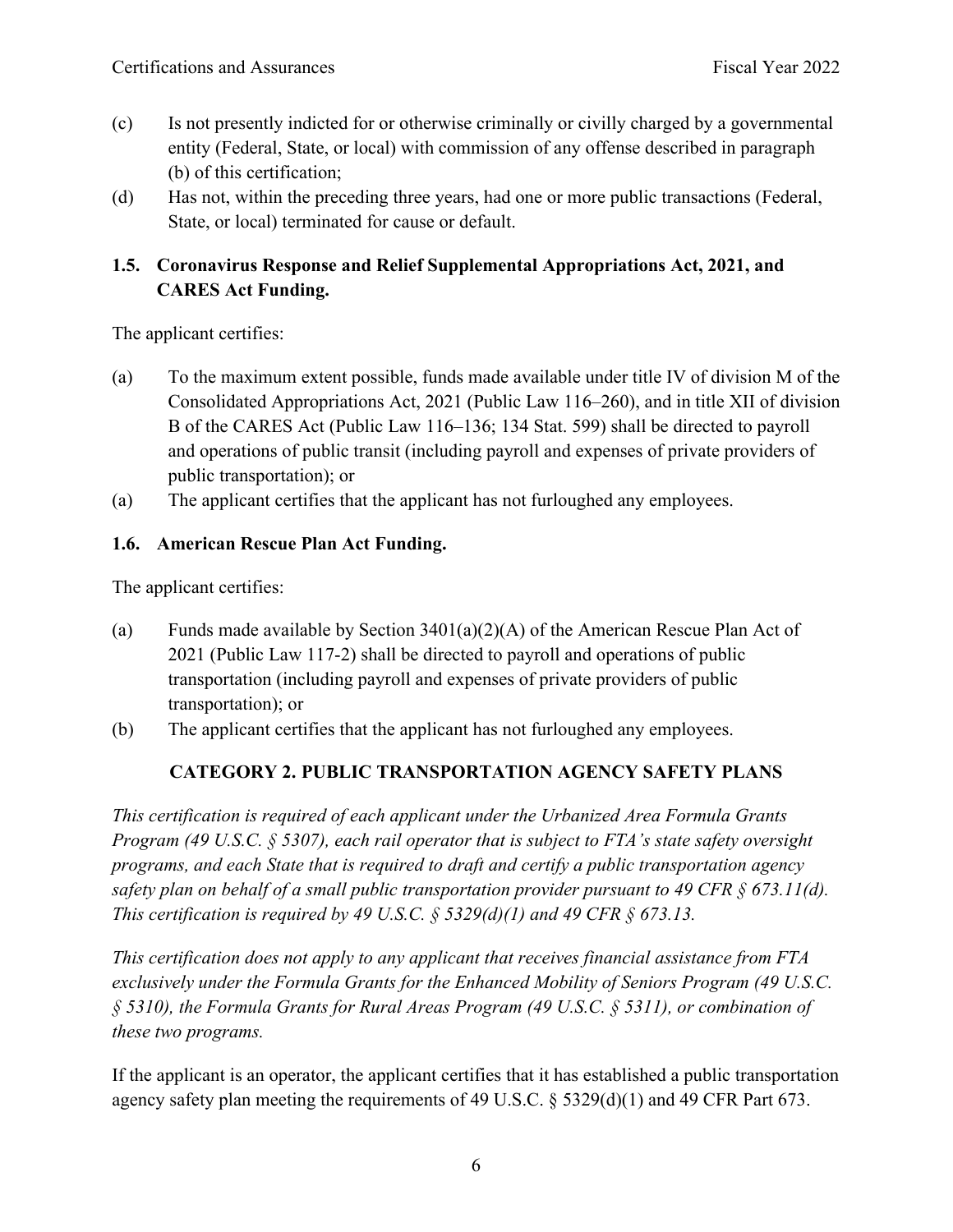If the applicant is a State, the applicant certifies that:

- (a) It has drafted a public transportation agency safety plan for each small public transportation provider within the State, unless the small public transportation provider provided notification to the State that it was opting out of the State-drafted plan and drafting its own public transportation agency safety plan; and
- (b) Each small public transportation provider within the State has a public transportation agency safety plan that has been approved by the provider's Accountable Executive (as that term is defined at 49 CFR § 673.5) and Board of Directors or Equivalent Authority (as that term is defined at 49 CFR  $\S$  673.5).

## **CATEGORY 3. TAX LIABILITY AND FELONY CONVICTIONS.**

*If the applicant is a business association (regardless of for-profit, not for-profit, or tax exempt status), it must make this certification. Federal appropriations acts since at least 2014 have prohibited FTA from using funds to enter into an agreement with any corporation that has unpaid Federal tax liabilities or recent felony convictions without first considering the corporation for debarment. E.g., Consolidated Appropriations Act, 2021, Pub. L. 116-260, div. E, title VII, §§ 744–745. U.S. DOT Order 4200.6 defines a "corporation" as "any private corporation, partnership, trust, joint-stock company, sole proprietorship, or other business association", and applies the restriction to all tiers of subawards. As prescribed by U.S. DOT Order 4200.6, FTA requires each business association applicant to certify as to its tax and felony status.*

If the applicant is a private corporation, partnership, trust, joint-stock company, sole proprietorship, or other business association, the applicant certifies that:

- (a) It has no unpaid Federal tax liability that has been assessed, for which all judicial and administrative remedies have been exhausted or have lapsed, and that is not being paid in a timely manner pursuant to an agreement with the authority responsible for collecting the tax liability; and
- (b) It has not been convicted of a felony criminal violation under any Federal law within the preceding 24 months.

## **CATEGORY 4. LOBBYING.**

*If the applicant will apply for a grant or cooperative agreement exceeding \$100,000, or a loan, line of credit, loan guarantee, or loan insurance exceeding \$150,000, it must make the following certification and, if applicable, make a disclosure regarding the applicant's lobbying activities. This certification is required by 49 CFR § 20.110 and app. A to that part.*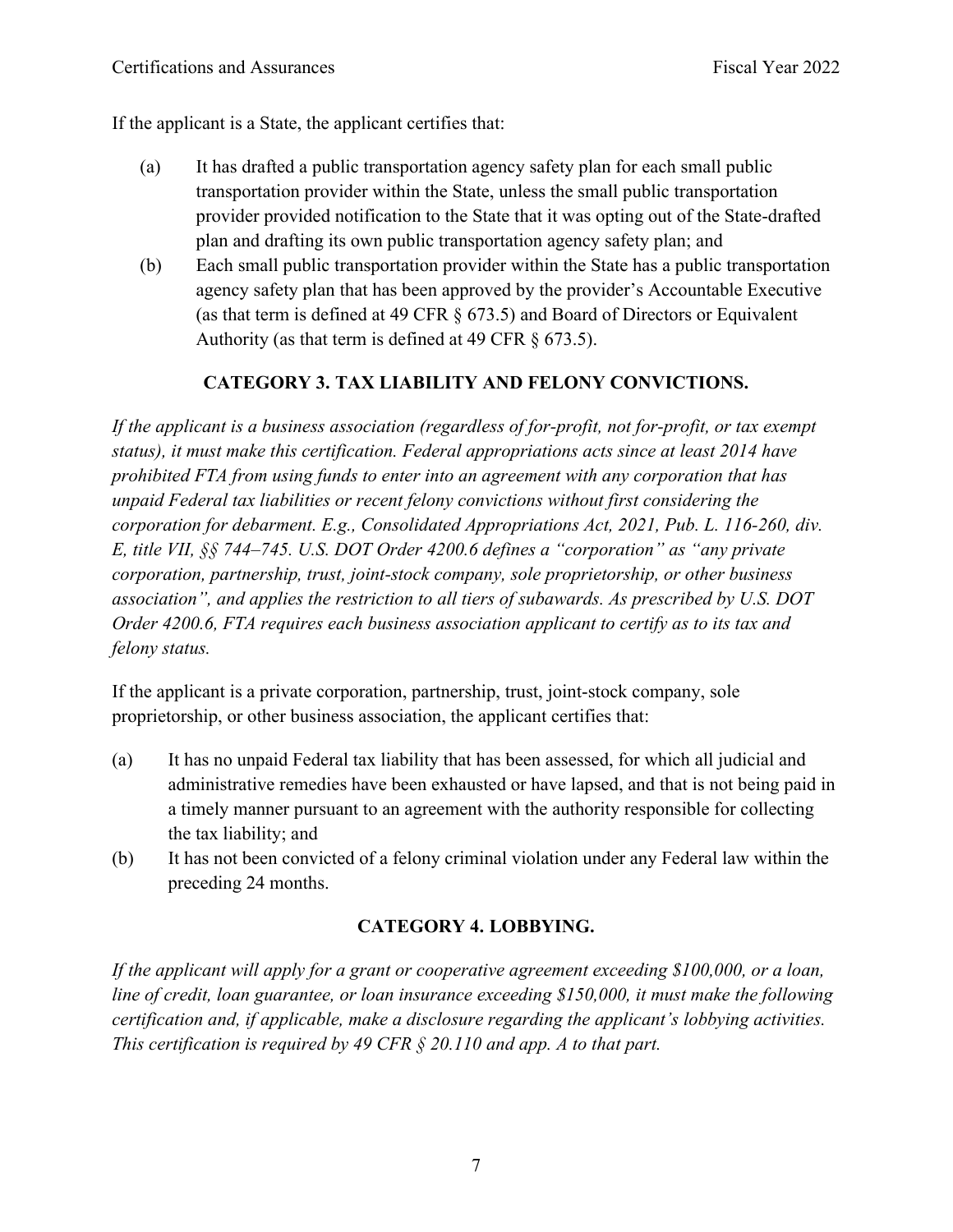*This certification does not apply to an applicant that is an Indian Tribe, Indian organization, or an Indian tribal organization exempt from the requirements of 49 CFR Part 20.*

#### **4.1. Certification for Contracts, Grants, Loans, and Cooperative Agreements.**

The undersigned certifies, to the best of his or her knowledge and belief, that:

- (a) No Federal appropriated funds have been paid or will be paid, by or on behalf of the undersigned, to any person for influencing or attempting to influence an officer or employee of an agency, a Member of Congress, an officer or employee of Congress, or an employee of a Member of Congress in connection with the awarding of any Federal contract, the making of any Federal grant, the making of any Federal loan, the entering into of any cooperative agreement, and the extension, continuation, renewal, amendment, or modification of any Federal contract, grant, loan, or cooperative agreement.
- (b) If any funds other than Federal appropriated funds have been paid or will be paid to any person for influencing or attempting to influence an officer or employee of any agency, a Member of Congress, an officer or employee of Congress, or an employee of a Member of Congress in connection with this Federal contract, grant, loan, or cooperative agreement, the undersigned shall complete and submit Standard Form-LLL, "Disclosure Form to Report Lobbying," in accordance with its instructions.
- (c) The undersigned shall require that the language of this certification be included in the award documents for all subawards at all tiers (including subcontracts, subgrants, and contracts under grants, loans, and cooperative agreements) and that all subrecipients shall certify and disclose accordingly.

This certification is a material representation of fact upon which reliance was placed when this transaction was made or entered into. Submission of this certification is a prerequisite for making or entering into this transaction imposed by section 1352, title 31, U.S. Code. Any person who fails to file the required certification shall be subject to a civil penalty of not less than \$10,000 and not more than \$100,000 for each such failure.

#### **4.2. Statement for Loan Guarantees and Loan Insurance.**

The undersigned states, to the best of his or her knowledge and belief, that:

If any funds have been paid or will be paid to any person for influencing or attempting to influence an officer or employee of any agency, a Member of Congress, an officer or employee of Congress, or an employee of a Member of Congress in connection with this commitment providing for the United States to insure or guarantee a loan, the undersigned shall complete and submit Standard Form-LLL, "Disclosure Form to Report Lobbying," in accordance with its instructions.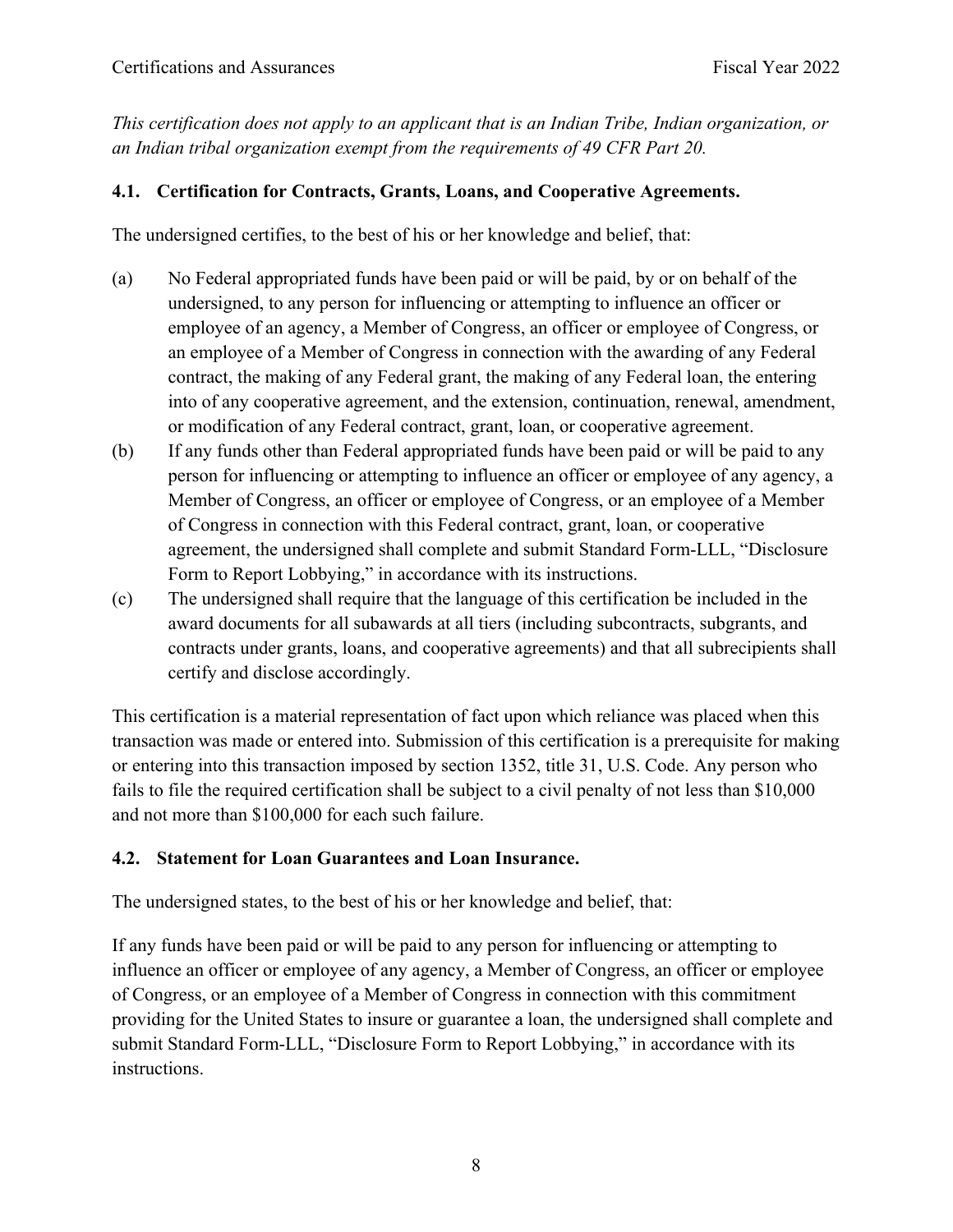Submission of this statement is a prerequisite for making or entering into this transaction imposed by section 1352, title 31, U.S. Code. Any person who fails to file the required statement shall be subject to a civil penalty of not less than \$10,000 and not more than \$100,000 for each such failure.

## **CATEGORY 5. PRIVATE SECTOR PROTECTIONS.**

*If the applicant will apply for funds that it will use to acquire or operate public transportation facilities or equipment, the applicant must make the following certification regarding protections for the private sector.*

## **5.1. Charter Service Agreement.**

*To enforce the provisions of 49 U.S.C. § 5323(d), FTA's charter service regulation requires each applicant seeking assistance from FTA for the purpose of acquiring or operating any public transportation equipment or facilities to make the following Charter Service Agreement. 49 CFR § 604.4.*

The applicant agrees that it, and each of its subrecipients, and third party contractors at any level who use FTA-funded vehicles, may provide charter service using equipment or facilities acquired with Federal assistance authorized under the Federal Transit Laws only in compliance with the regulations set out in 49 CFR Part 604, the terms and conditions of which are incorporated herein by reference.

## **5.2. School Bus Agreement.**

*To enforce the provisions of 49 U.S.C. § 5323(f), FTA's school bus regulation requires each applicant seeking assistance from FTA for the purpose of acquiring or operating any public transportation equipment or facilities to make the following agreement regarding the provision of school bus services. 49 CFR § 605.15.*

- (a) If the applicant is not authorized by the FTA Administrator under 49 CFR § 605.11 to engage in school bus operations, the applicant agrees and certifies as follows:
	- (1) The applicant and any operator of project equipment agrees that it will not engage in school bus operations in competition with private school bus operators.
	- (2) The applicant agrees that it will not engage in any practice which constitutes a means of avoiding the requirements of this agreement, part 605 of the Federal Mass Transit Regulations, or section 164(b) of the Federal-Aid Highway Act of 1973 (49 U.S.C. 1602a(b)).
- (b) If the applicant is authorized or obtains authorization from the FTA Administrator to engage in school bus operations under 49 CFR  $\S$  605.11, the applicant agrees as follows: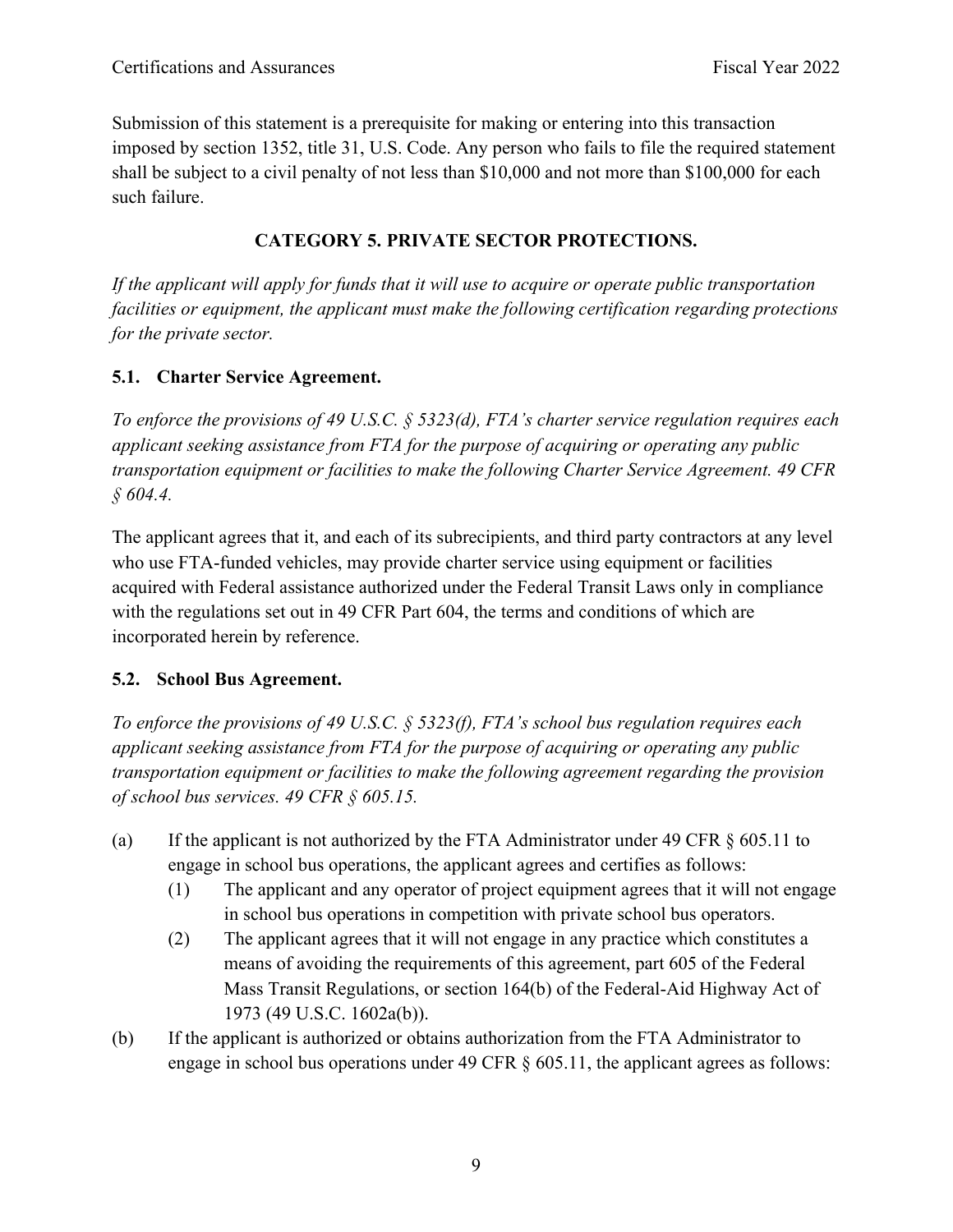- (1) The applicant agrees that neither it nor any operator of project equipment will engage in school bus operations in competition with private school bus operators except as provided herein.
- (2) The applicant, or any operator of project equipment, agrees to promptly notify the FTA Administrator of any changes in its operations which might jeopardize the continuation of an exemption under § 605.11.
- (3) The applicant agrees that it will not engage in any practice which constitutes a means of avoiding the requirements of this agreement, part 605 of the Federal Transit Administration regulations or section 164(b) of the Federal-Aid Highway Act of 1973 (49 U.S.C. 1602a(b)).
- (4) The applicant agrees that the project facilities and equipment shall be used for the provision of mass transportation services within its urban area and that any other use of project facilities and equipment will be incidental to and shall not interfere with the use of such facilities and equipment in mass transportation service to the public.

## **CATEGORY 6. TRANSIT ASSET MANAGEMENT PLAN.**

*If the applicant owns, operates, or manages capital assets used to provide public transportation, the following certification is required by 49 U.S.C. § 5326(a).*

The applicant certifies that it is in compliance with 49 CFR Part 625.

## **CATEGORY 7. ROLLING STOCK BUY AMERICA REVIEWS AND BUS TESTING.**

## **7.1. Rolling Stock Buy America Reviews.**

*If the applicant will apply for an award to acquire rolling stock for use in revenue service, it must make this certification. This certification is required by 49 CFR § 663.7.*

The applicant certifies that it will conduct or cause to be conducted the pre-award and postdelivery audits prescribed by 49 CFR Part 663 and will maintain on file the certifications required by Subparts B, C, and D of 49 CFR Part 663.

#### **7.2. Bus Testing.**

*If the applicant will apply for funds for the purchase or lease of any new bus model, or any bus model with a major change in configuration or components, the applicant must make this certification. This certification is required by 49 CFR § 665.7.*

The applicant certifies that the bus was tested at the Bus Testing Facility and that the bus received a passing test score as required by 49 CFR Part 665. The applicant has received or will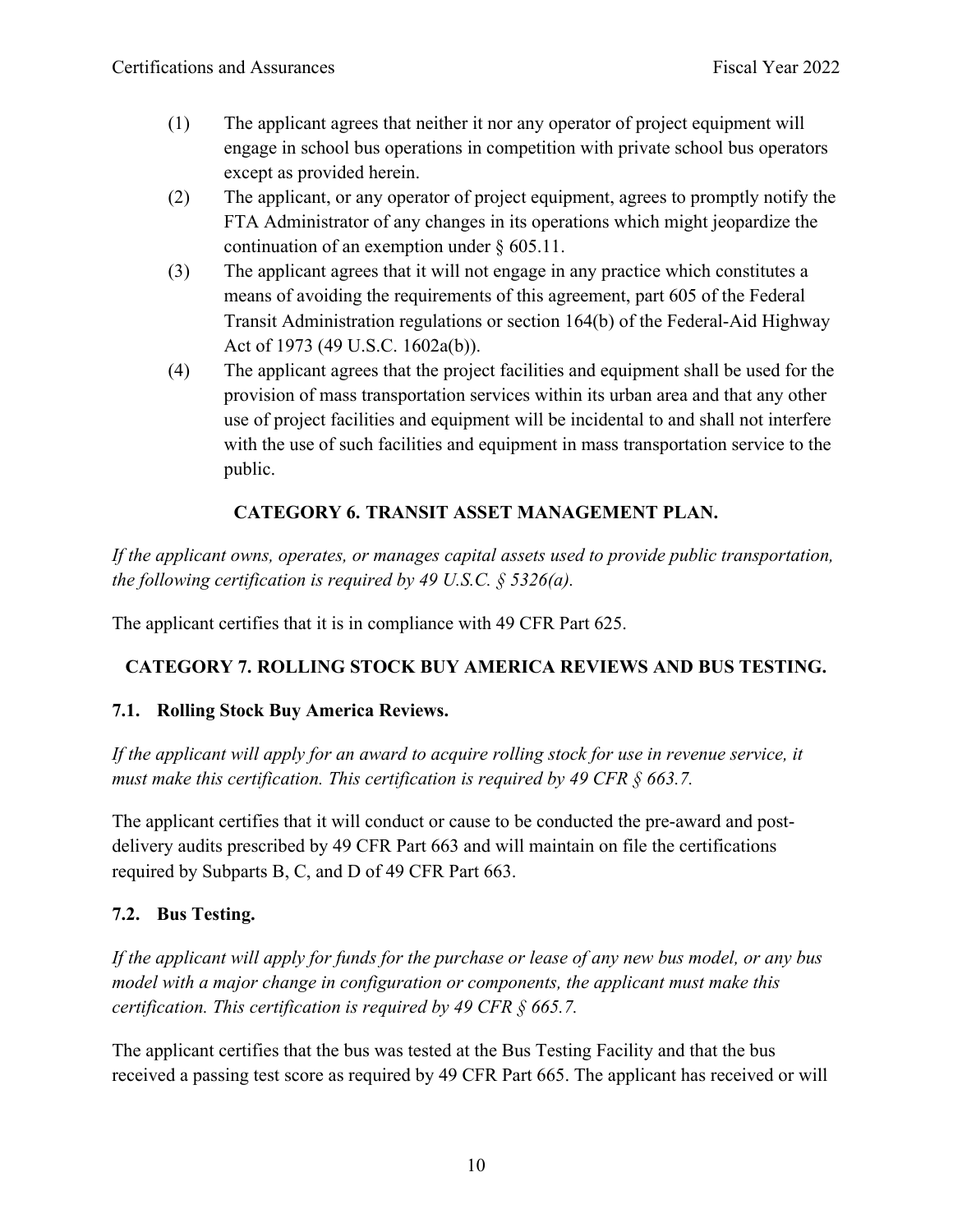receive the appropriate full Bus Testing Report and any applicable partial testing reports before final acceptance of the first vehicle.

## **CATEGORY 8. URBANIZED AREA FORMULA GRANTS PROGRAM.**

*If the applicant will apply for an award under the Urbanized Area Formula Grants Program (49 U.S.C. § 5307), or any other program or award that is subject to the requirements of 49 U.S.C. § 5307, including the Formula Grants for the Enhanced Mobility of Seniors Program (49 U.S.C. § 5310); "flex funds" from infrastructure programs administered by the Federal Highways Administration (see 49 U.S.C. § 5334(i)); projects that will receive an award authorized by the Transportation Infrastructure Finance and Innovation Act ("TIFIA") (23 U.S.C. §§ 601–609) or State Infrastructure Bank Program (23 U.S.C. § 610) (see 49 U.S.C. § 5323(o)); formula awards or competitive awards to urbanized areas under the Grants for Buses and Bus Facilities Program (49 U.S.C. § 5339(a) and (b)); or low or no emission awards to any area under the Grants for Buses and Bus Facilities Program (49 U.S.C. § 5339(c)), the applicant must make the following certification. This certification is required by 49 U.S.C. § 5307(c)(1).*

The applicant certifies that it:

- (a) Has or will have the legal, financial, and technical capacity to carry out the program of projects (developed pursuant 49 U.S.C. § 5307(b)), including safety and security aspects of the program;
- (b) Has or will have satisfactory continuing control over the use of equipment and facilities;
- (c) Will maintain equipment and facilities in accordance with the applicant's transit asset management plan;
- (d) Will ensure that, during non-peak hours for transportation using or involving a facility or equipment of a project financed under this section, a fare that is not more than 50 percent of the peak hour fare will be charged for any—
	- (1) Senior;
	- (2) Individual who, because of illness, injury, age, congenital malfunction, or any other incapacity or temporary or permanent disability (including an individual who is a wheelchair user or has semi-ambulatory capability), cannot use a public transportation service or a public transportation facility effectively without special facilities, planning, or design; and
	- (3) Individual presenting a Medicare card issued to that individual under title II or XVIII of the Social Security Act (42 U.S.C. §§ 401 et seq., and 1395 et seq.);
- (e) In carrying out a procurement under 49 U.S.C. § 5307, will comply with 49 U.S.C. §§ 5323 (general provisions) and 5325 (contract requirements);
- (f) Has complied with 49 U.S.C. § 5307(b) (program of projects requirements);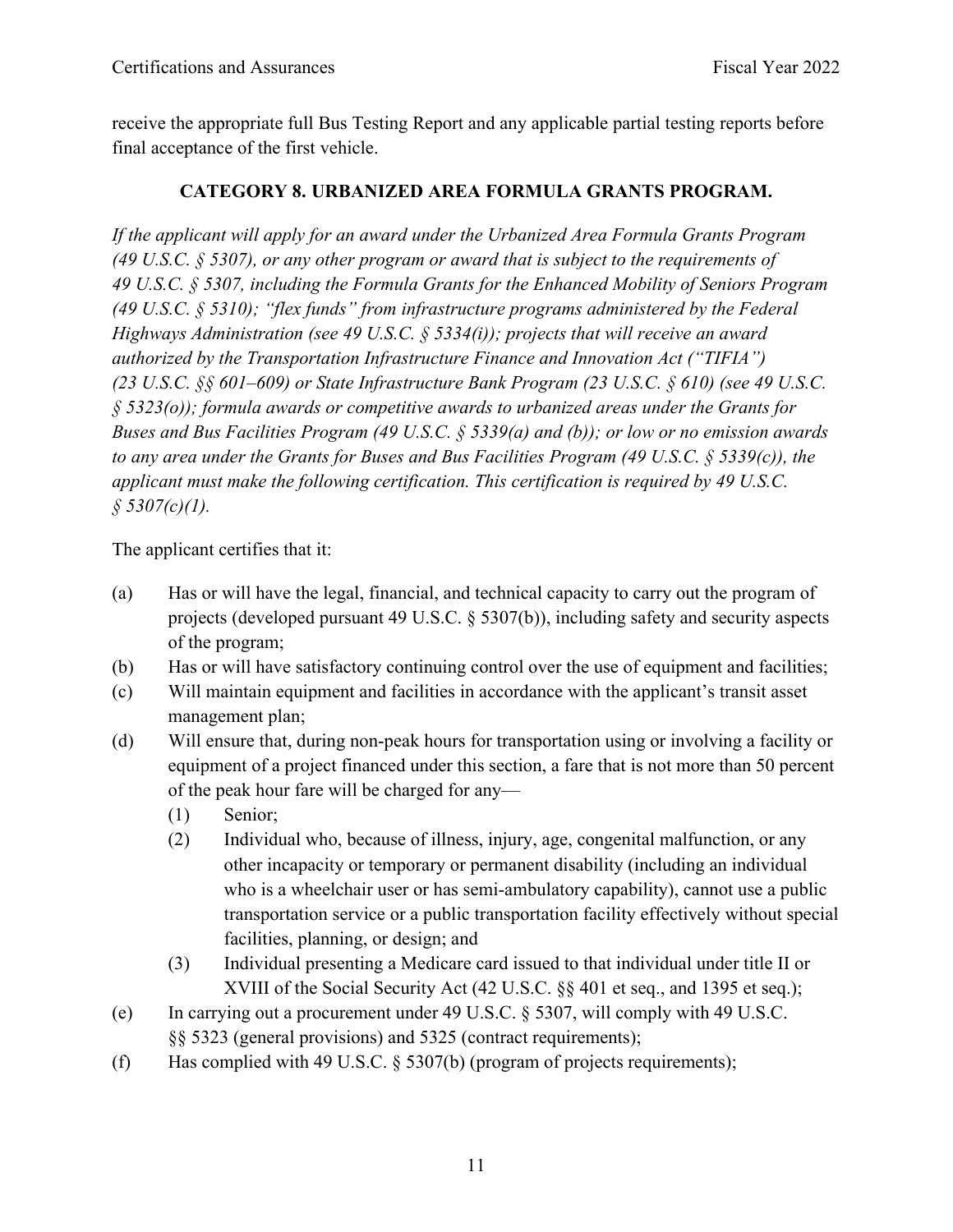- (g) Has available and will provide the required amounts as provided by 49 U.S.C.  $\S 5307(d)$ (cost sharing);
- (h) Will comply with 49 U.S.C. §§ 5303 (metropolitan transportation planning) and 5304 (statewide and nonmetropolitan transportation planning);
- (i) Has a locally developed process to solicit and consider public comment before raising a fare or carrying out a major reduction of transportation;
- (j) Either—
	- (1) Will expend for each fiscal year for public transportation security projects, including increased lighting in or adjacent to a public transportation system (including bus stops, subway stations, parking lots, and garages), increased camera surveillance of an area in or adjacent to that system, providing an emergency telephone line to contact law enforcement or security personnel in an area in or adjacent to that system, and any other project intended to increase the security and safety of an existing or planned public transportation system, at least 1 percent of the amount the recipient receives for each fiscal year under 49 U.S.C. § 5336; or
	- (2) Has decided that the expenditure for security projects is not necessary;
- (k) In the case of an applicant for an urbanized area with a population of not fewer than 200,000 individuals, as determined by the Bureau of the Census, will submit an annual report listing projects carried out in the preceding fiscal year under 49 U.S.C. § 5307 for associated transit improvements as defined in 49 U.S.C. § 5302; and
- (l) Will comply with 49 U.S.C. § 5329(d) (public transportation agency safety plan).

## **CATEGORY 9. FORMULA GRANTS FOR RURAL AREAS.**

*If the applicant will apply for funds made available to it under the Formula Grants for Rural Areas Program (49 U.S.C. § 5311), it must make this certification. Paragraph (a) of this certification helps FTA make the determinations required by 49 U.S.C. § 5310(b)(2)(C). Paragraph (b) of this certification is required by 49 U.S.C. § 5311(f)(2). Paragraph (c) of this certification, which applies to funds apportioned for the Appalachian Development Public Transportation Assistance Program, is necessary to enforce the conditions of 49 U.S.C. § 5311(c)(2)(D).*

- (a) The applicant certifies that its State program for public transportation service projects, including agreements with private providers for public transportation service—
	- (1) Provides a fair distribution of amounts in the State, including Indian reservations; and
	- (2) Provides the maximum feasible coordination of public transportation service assisted under 49 U.S.C. § 5311 with transportation service assisted by other Federal sources; and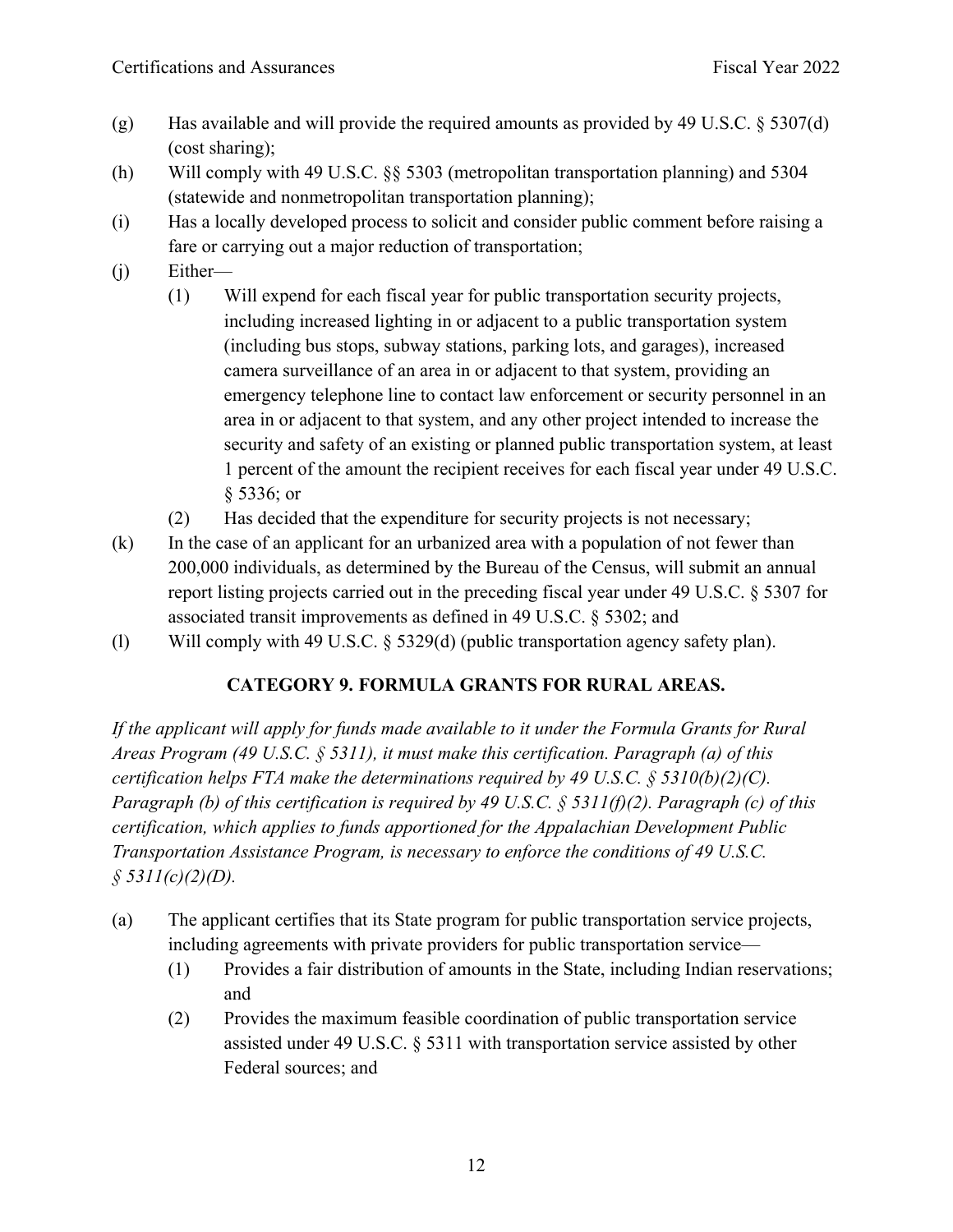- (b) If the applicant will in any fiscal year expend less than 15% of the total amount made available to it under 49 U.S.C. § 5311 to carry out a program to develop and support intercity bus transportation, the applicant certifies that it has consulted with affected intercity bus service providers, and the intercity bus service needs of the State are being met adequately.
- (c) If the applicant will use for a highway project amounts that cannot be used for operating expenses authorized under 49 U.S.C. § 5311(c)(2) (Appalachian Development Public Transportation Assistance Program), the applicant certifies that—
	- (1) It has approved the use in writing only after providing appropriate notice and an opportunity for comment and appeal to affected public transportation providers; and
	- (2) It has determined that otherwise eligible local transit needs are being addressed.

# **CATEGORY 10. FIXED GUIDEWAY CAPITAL INVESTMENT GRANTS AND THE EXPEDITED PROJECT DELIVERY FOR CAPITAL INVESTMENT GRANTS PILOT PROGRAM.**

*If the applicant will apply for an award under any subsection of the Fixed Guideway Capital Investment Program (49 U.S.C. § 5309), including an award made pursuant to the FAST Act's Expedited Project Delivery for Capital Investment Grants Pilot Program (Pub. L. 114-94, div. A, title III, § 3005(b)), the applicant must make the following certification. This certification is required by 49 U.S.C. § 5309(c)(2) and Pub. L. 114-94, div. A, title III, § 3005(b)(3)(B).*

The applicant certifies that it:

- (a) Has or will have the legal, financial, and technical capacity to carry out its Award, including the safety and security aspects of that Award,
- (b) Has or will have satisfactory continuing control over the use of equipment and facilities acquired or improved under its Award.
- (c) Will maintain equipment and facilities acquired or improved under its Award in accordance with its transit asset management plan; and
- (d) Will comply with 49 U.S.C. §§ 5303 (metropolitan transportation planning) and 5304 (statewide and nonmetropolitan transportation planning).

# **CATEGORY 11. GRANTS FOR BUSES AND BUS FACILITIES AND LOW OR NO EMISSION VEHICLE DEPLOYMENT GRANT PROGRAMS.**

*If the applicant is in an urbanized area and will apply for an award under subsection (a) (formula grants), subsection (b) (buses and bus facilities competitive grants), or subsection (c) (low or no emissions grants) of the Grants for Buses and Bus Facilities Program (49 U.S.C. § 5339), the applicant must make the certification in Category 8 for Urbanized Area Formula*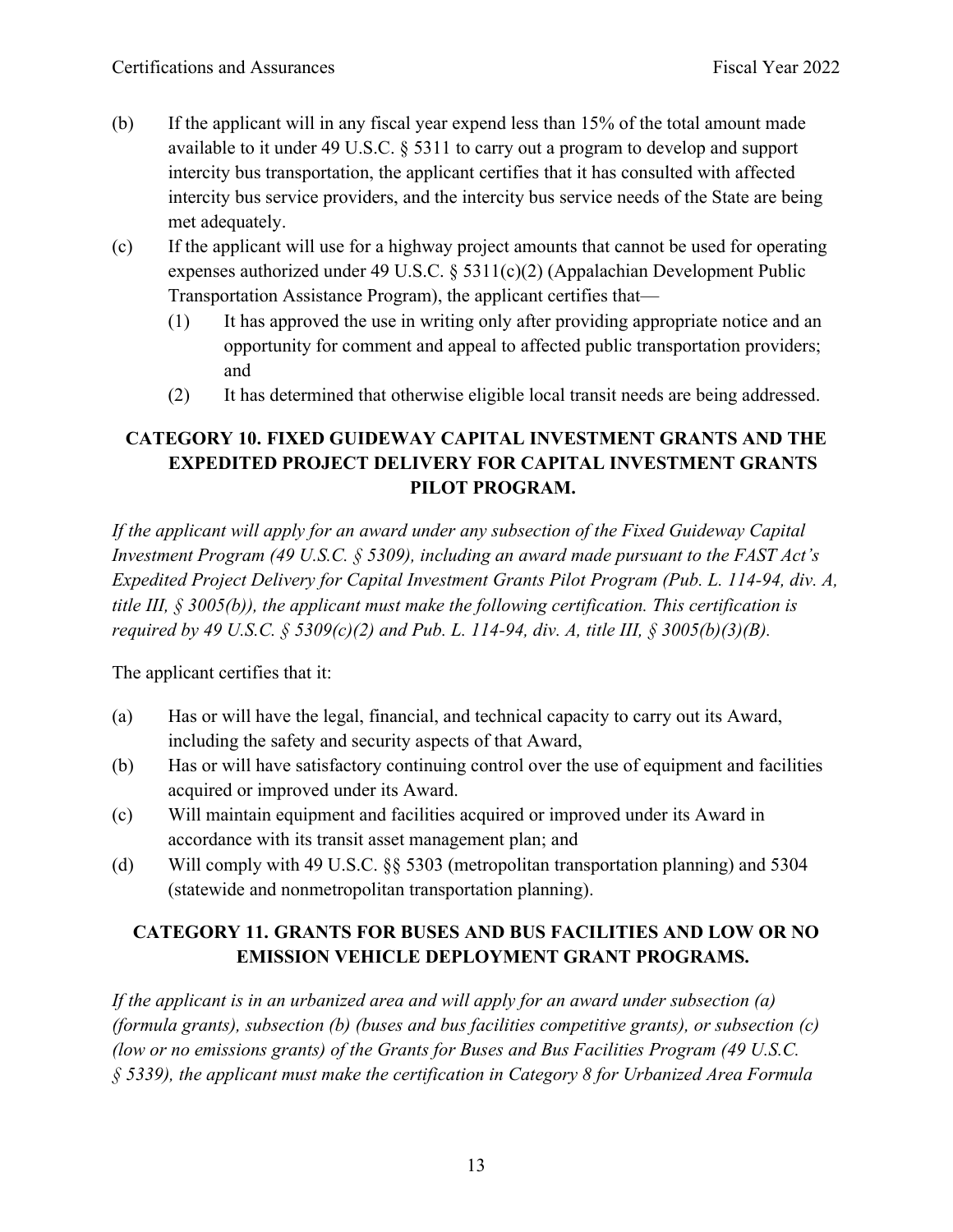*Grants (49 U.S.C. § 5307). This certification is required by 49 U.S.C. § 5339(a)(3), (b)(6), and (c)(3), respectively.*

*If the applicant is in a rural area and will apply for an award under subsection (a) (formula grants), subsection (b) (bus and bus facilities competitive grants), or subsection (c) (low or no emissions grants) of the Grants for Buses and Bus Facilities Program (49 U.S.C. § 5339), the applicant must make the certification in Category 9 for Formula Grants for Rural Areas (49 U.S.C. § 5311). This certification is required by 49 U.S.C. § 5339(a)(3), (b)(6), and (c)(3), respectively.*

*Making this certification will incorporate by reference the applicable certifications in Category 8 or Category 9.*

*If the applicant will receive a competitive award under subsection (b) (buses and bus facilities competitive grants), or subsection (c) (low or no emissions grants) of the Grants for Buses and Bus Facilities Program (49 U.S.C. § 5339) related to zero emissions vehicles or related infrastructure, it must make the following certification. This certification is required by 49 U.S.C. § 5339(d).*

The applicant will use 5 percent of grants related to zero emissions vehicles (as defined in subsection  $(c)(1)$  or related infrastructure under subsection (b) or  $(c)$  to fund workforce development training as described in section 49 U.S.C. § 5314(b)(2) (including registered apprenticeships and other labor-management training programs) under the recipient's plan to address the impact of the transition to zero emission vehicles on the applicant's current workforce; or the applicant certifies a smaller percentage is necessary to carry out that plan.

## **CATEGORY 12. ENHANCED MOBILITY OF SENIORS AND INDIVIDUALS WITH DISABILITIES PROGRAMS.**

*If the applicant will apply for an award under the Formula Grants for the Enhanced Mobility of Seniors and Individuals with Disabilities Program (49 U.S.C. § 5310), it must make the certification in Category 8 for Urbanized Area Formula Grants (49 U.S.C. § 5307). This certification is required by 49 U.S.C. § 5310(e)(1). Making this certification will incorporate by reference the certification in Category 8, except that FTA has determined that (d), (f), (i), (j), and (k) of Category 8 do not apply to awards made under 49 U.S.C. § 5310 and will not be enforced.* 

*In addition to the certification in Category 8, the applicant must make the following certification that is specific to the Formula Grants for the Enhanced Mobility of Seniors and Individuals with Disabilities Program. This certification is required by 49 U.S.C. § 5310(e)(2).*

The applicant certifies that: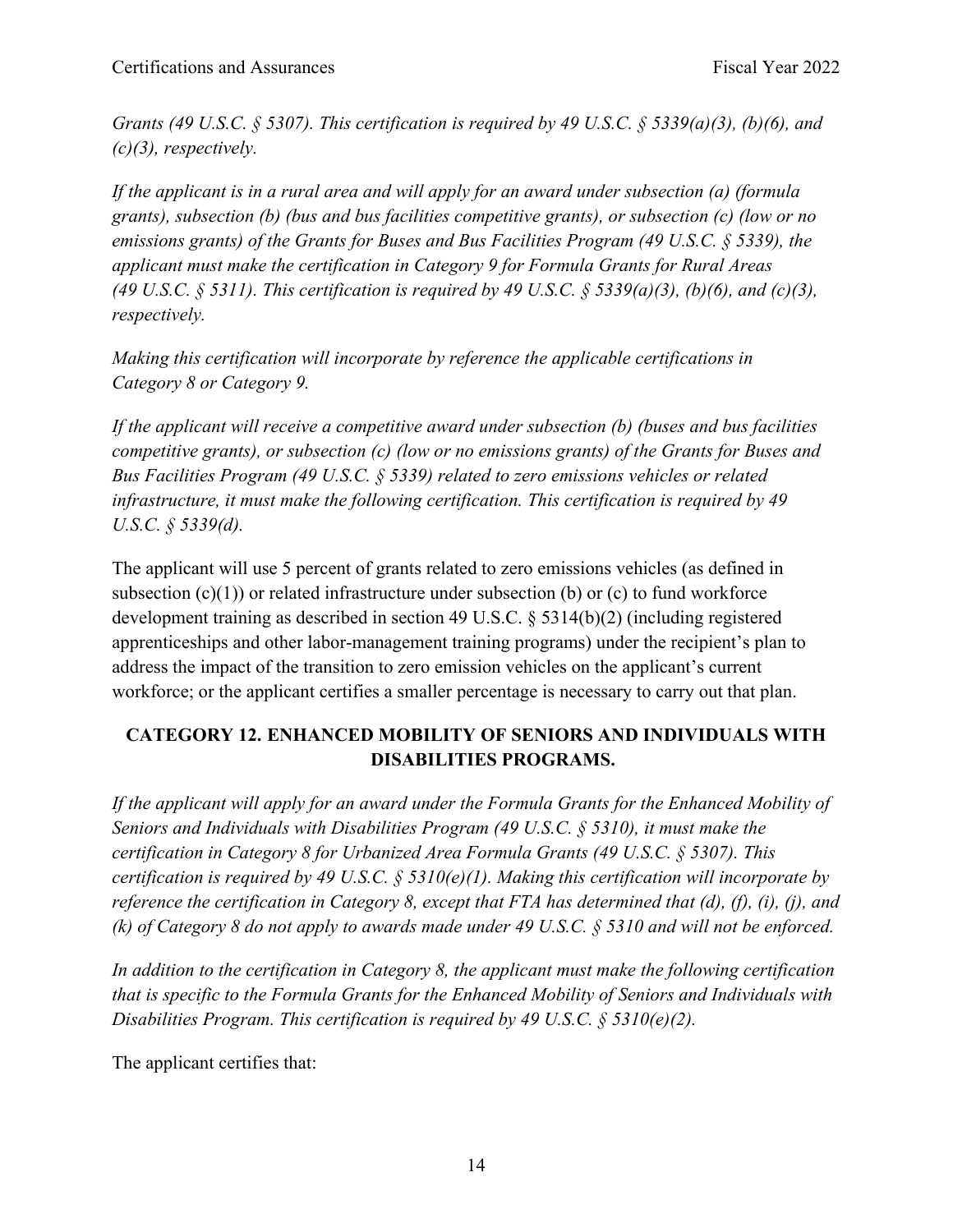- (a) The projects selected by the applicant are included in a locally developed, coordinated public transit-human services transportation plan;
- (b) The plan described in clause (a) was developed and approved through a process that included participation by seniors, individuals with disabilities, representatives of public, private, and nonprofit transportation and human services providers, and other members of the public;
- (c) To the maximum extent feasible, the services funded under 49 U.S.C. § 5310 will be coordinated with transportation services assisted by other Federal departments and agencies, including any transportation activities carried out by a recipient of a grant from the Department of Health and Human Services; and
- (d) If the applicant will allocate funds received under 49 U.S.C. § 5310 to subrecipients, it will do so on a fair and equitable basis.

# **CATEGORY 13. STATE OF GOOD REPAIR GRANTS.**

*If the applicant will apply for an award under FTA's State of Good Repair Grants Program (49 U.S.C. § 5337), it must make the following certification. Because FTA generally does not review the transit asset management plans of public transportation providers, the asset management certification is necessary to enforce the provisions of 49 U.S.C. § 5337(a)(4). The certification with regard to acquiring restricted rail rolling stock is required by 49 U.S.C. § 5323(u)(4). Note that this certification is not limited to the use of Federal funds.*

The applicant certifies that the projects it will carry out using assistance authorized by the State of Good Repair Grants Program, 49 U.S.C. § 5337, are aligned with the applicant's most recent transit asset management plan and are identified in the investment and prioritization section of such plan, consistent with the requirements of 49 CFR Part 625.

If the applicant operates a rail fixed guideway service, the applicant certifies that, in the fiscal year for which an award is available to the applicant under the State of Good Repair Grants Program, 49 U.S.C. § 5337, the applicant will not award any contract or subcontract for the procurement of rail rolling stock for use in public transportation with a rail rolling stock manufacturer described in 49 U.S.C. § 5323(u)(1).

## **CATEGORY 14. INFRASTRUCTURE FINANCE PROGRAMS.**

*If the applicant will apply for an award for a project that will include assistance under the Transportation Infrastructure Finance and Innovation Act ("TIFIA") Program (23 U.S.C. §§ 601–609) or the State Infrastructure Banks ("SIB") Program (23 U.S.C. § 610), it must make the certifications in Category 8 for the Urbanized Area Formula Grants Program, Category 10 for the Fixed Guideway Capital Investment Grants program, and Category 13 for the State of Good Repair Grants program. These certifications are required by 49 U.S.C. § 5323(o).*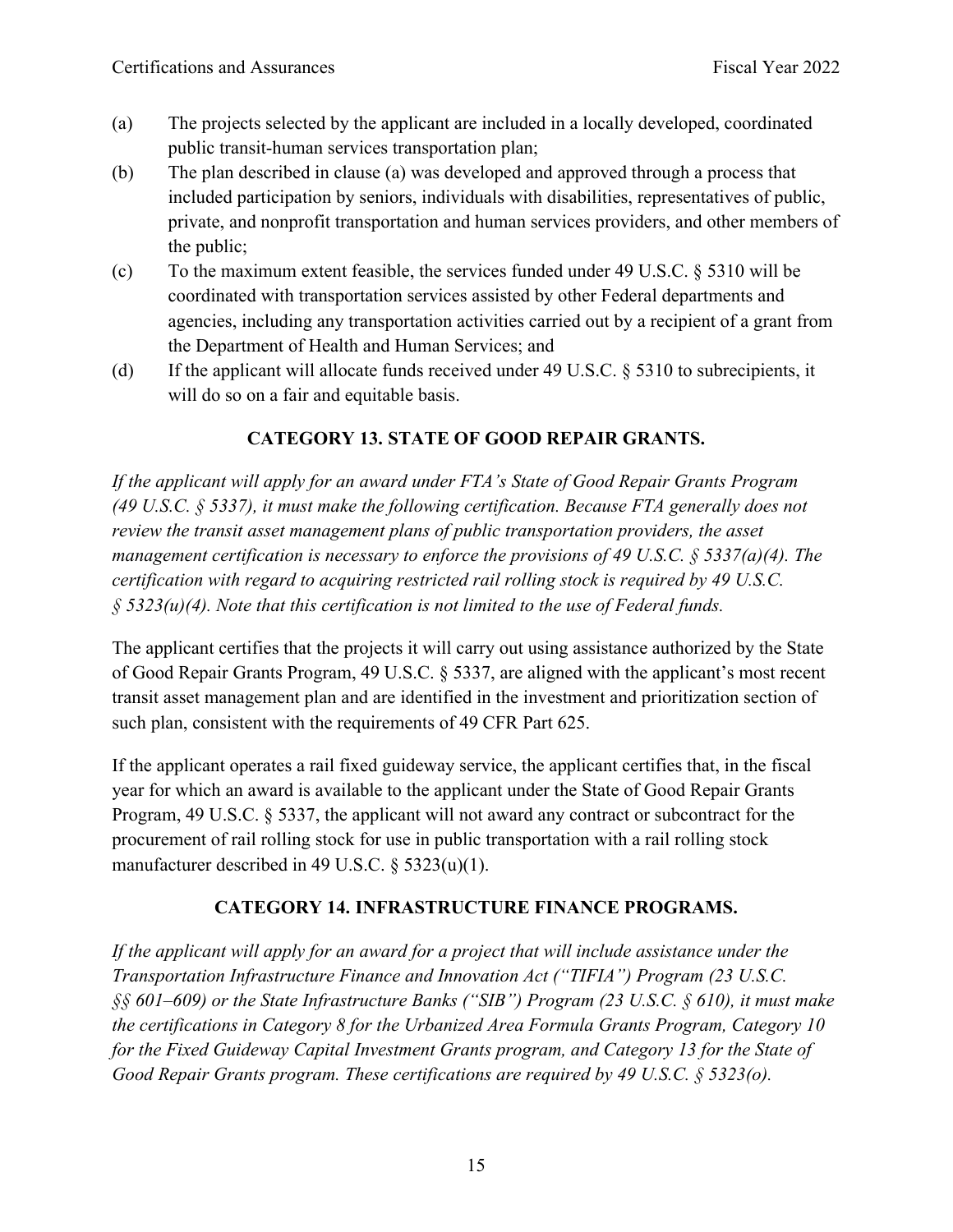*Making this certification will incorporate the certifications in Categories 8, 10, and 13 by reference.*

#### **CATEGORY 15. ALCOHOL AND CONTROLLED SUBSTANCES TESTING.**

*If the applicant will apply for an award under FTA's Urbanized Area Formula Grants Program (49 U.S.C. § 5307), Fixed Guideway Capital Investment Program (49 U.S.C. § 5309), Formula Grants for Rural Areas Program (49 U.S.C. § 5311), or Grants for Buses and Bus Facilities Program (49 U.S.C. § 5339) programs, the applicant must make the following certification. The applicant must make this certification on its own behalf and on behalf of its subrecipients and contractors. This certification is required by 49 CFR § 655.83.*

The applicant certifies that it, its subrecipients, and its contractors are compliant with FTA's regulation for the Prevention of Alcohol Misuse and Prohibited Drug Use in Transit Operations, 49 CFR Part 655.

## **CATEGORY 16. RAIL SAFETY TRAINING AND OVERSIGHT.**

*If the applicant is a State with at least one rail fixed guideway system, or is a State Safety Oversight Agency, or operates a rail fixed guideway system, it must make the following certification. The elements of this certification are required by 49 CFR §§ 672.31 and 674.39.*

The applicant certifies that the rail fixed guideway public transportation system and the State Safety Oversight Agency for the State are:

- (a) Compliant with the requirements of 49 CFR Part 672, "Public Transportation Safety Certification Training Program"; and
- (b) Compliant with the requirements of 49 CFR Part 674, "Sate Safety Oversight".

## **CATEGORY 17. DEMAND RESPONSIVE SERVICE.**

*If the applicant operates demand responsive service and will apply for an award to purchase a non-rail vehicle that is not accessible within the meaning of 49 CFR Part 37, it must make the following certification. This certification is required by 49 CFR § 37.77.*

The applicant certifies that the service it provides to individuals with disabilities is equivalent to that provided to other persons. A demand responsive system, when viewed in its entirety, is deemed to provide equivalent service if the service available to individuals with disabilities, including individuals who use wheelchairs, is provided in the most integrated setting appropriate to the needs of the individual and is equivalent to the service provided other individuals with respect to the following service characteristics:

(a) Response time;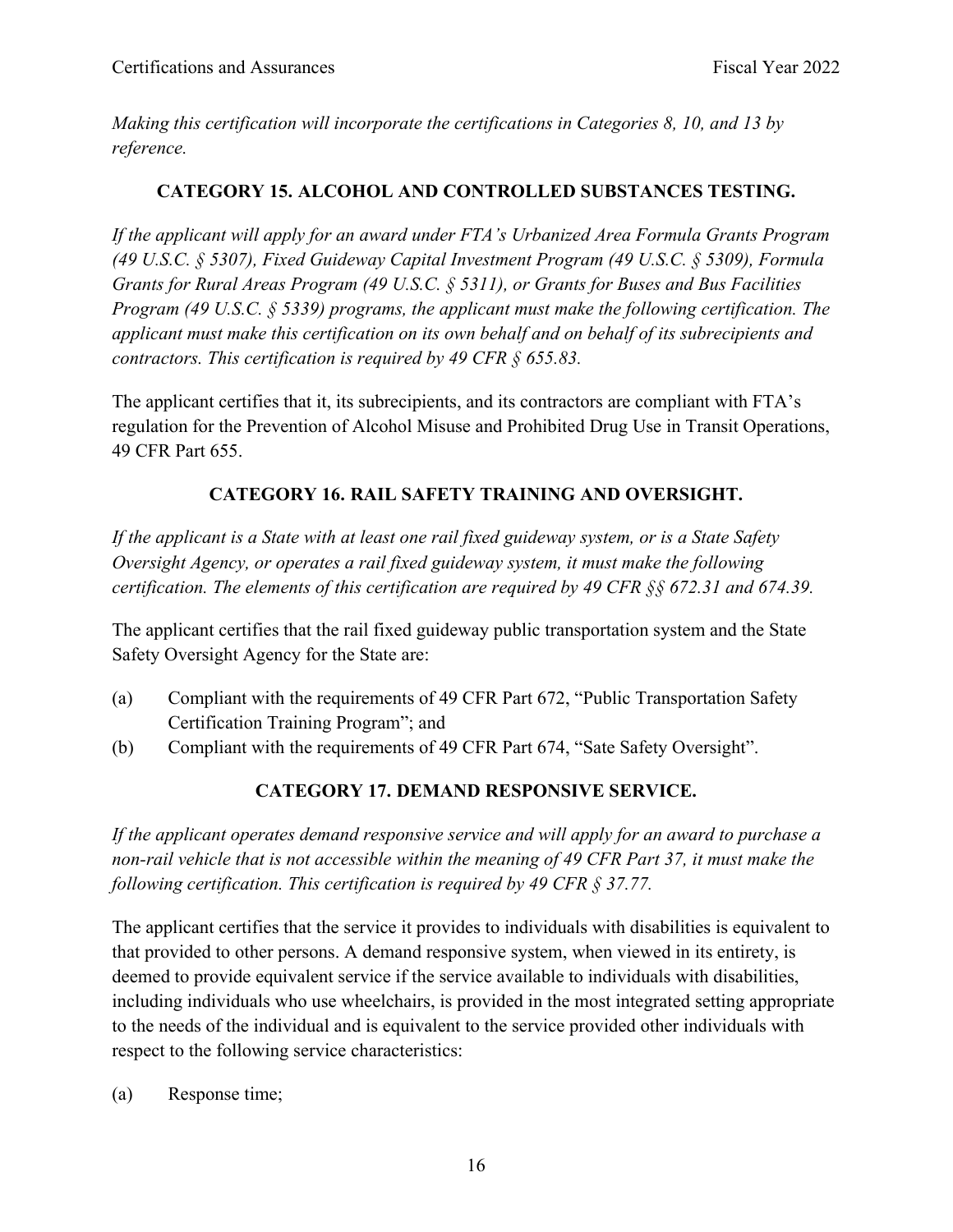- (b) Fares;
- (c) Geographic area of service;
- (d) Hours and days of service;
- (e) Restrictions or priorities based on trip purpose;
- (f) Availability of information and reservation capability; and
- (g) Any constraints on capacity or service availability.

#### **CATEGORY 18. INTEREST AND FINANCING COSTS.**

*If the applicant will pay for interest or other financing costs of a project using assistance awarded under the Urbanized Area Formula Grants Program (49 U.S.C. § 5307), the Fixed Guideway Capital Investment Grants Program (49 U.S.C. § 5309), or any program that must comply with the requirements of 49 U.S.C. § 5307, including the Formula Grants for the Enhanced Mobility of Seniors Program (49 U.S.C. § 5310), "flex funds" from infrastructure programs administered by the Federal Highways Administration (*see *49 U.S.C. § 5334(i)), or awards to urbanized areas under the Grants for Buses and Bus Facilities Program (49 U.S.C. § 5339), the applicant must make the following certification. This certification is required by 49 U.S.C. §§ 5307(e)(3) and 5309(k)(2)(D).*

The applicant certifies that:

- (a) Its application includes the cost of interest earned and payable on bonds issued by the applicant only to the extent proceeds of the bonds were or will be expended in carrying out the project identified in its application; and
- (b) The applicant has shown or will show reasonable diligence in seeking the most favorable financing terms available to the project at the time of borrowing.

## **CATEGORY 19. CYBERSECURITY CERTIFICATION FOR RAIL ROLLING STOCK AND OPERATIONS.**

*If the applicant operates a rail fixed guideway public transportation system, it must make this certification. This certification is required by 49 U.S.C. § 5323(v), a new subsection added by the National Defense Authorization Act for Fiscal Year 2020, Pub. L. 116-92, § 7613 (Dec. 20, 2019). For information about standards or practices that may apply to a rail fixed guideway public transportation system, visit* <https://www.nist.gov/cyberframework> *and*  <https://www.cisa.gov/>*.*

The applicant certifies that it has established a process to develop, maintain, and execute a written plan for identifying and reducing cybersecurity risks that complies with the requirements of 49 U.S.C. § 5323(v)(2).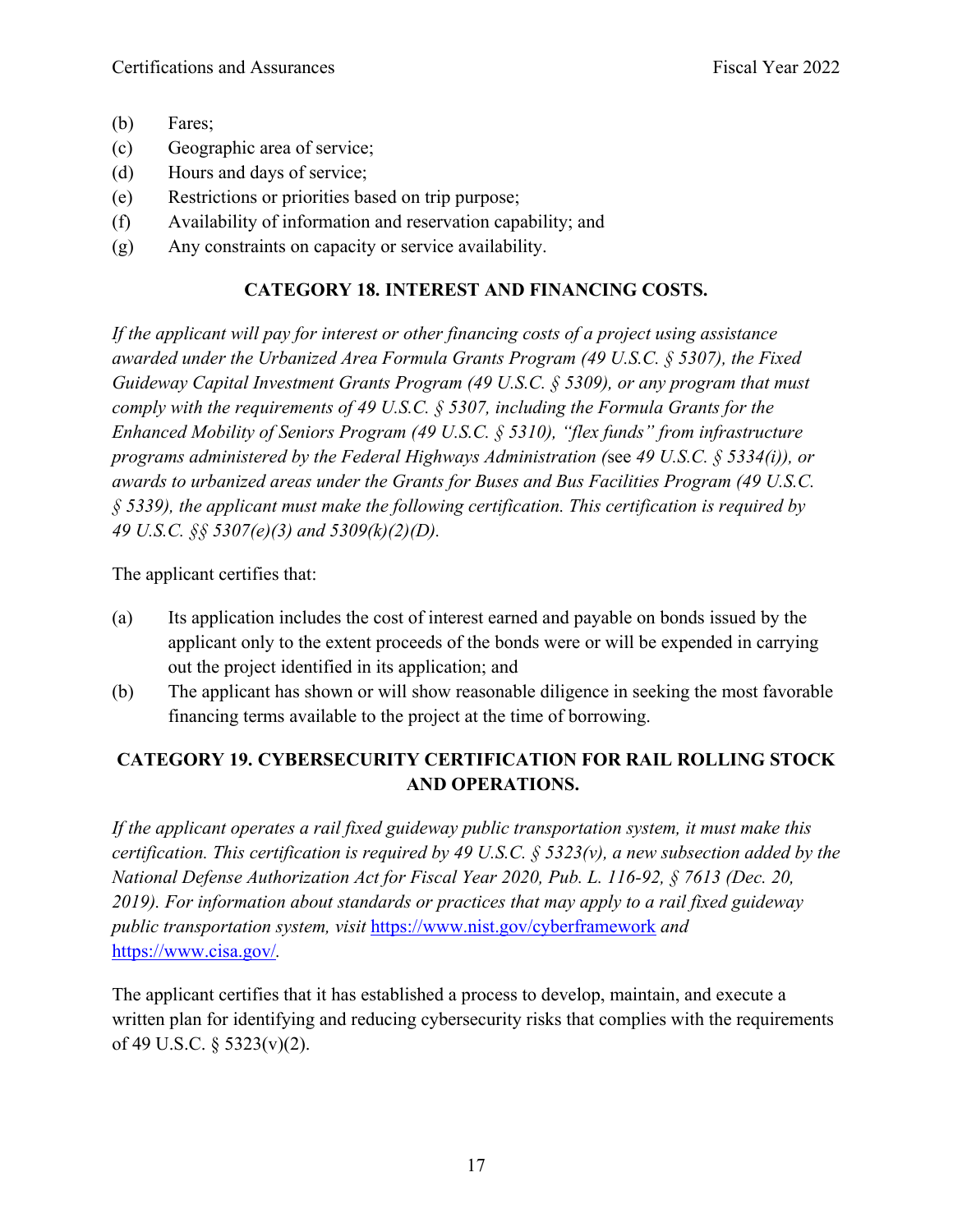## **CATEGORY 20. PUBLIC TRANSPORTATION ON INDIAN RESERVATIONS FORMULA AND DISCRETIONARY PROGRAM (TRIBAL TRANSIT PROGRAMS).**

*Before FTA may provide Federal assistance for an Award financed under either the Public Transportation on Indian Reservations Formula or Discretionary Program authorized under 49 U.S.C. § 5311(c)(1), as amended by the FAST Act, (Tribal Transit Programs), the applicant must select the Certifications in Category 21, except as FTA determines otherwise in writing. Tribal Transit Program applicants may certify to this Category and Category 1 (Certifications and Assurances Required of Every Applicant) and need not make any other certification, to meet Tribal Transit Program certification requirements. If an applicant will apply for any program in addition to the Tribal Transit Program, additional certifications may be required.* 

FTA has established terms and conditions for Tribal Transit Program grants financed with Federal assistance appropriated or made available under 49 U.S.C. § 5311(c)(1). The applicant certifies that:

- (a) It has or will have the legal, financial, and technical capacity to carry out its Award, including the safety and security aspects of that Award.
- (b) It has or will have satisfactory continuing control over the use of its equipment and facilities acquired or improved under its Award.
- (c) It will maintain its equipment and facilities acquired or improved under its Award, in accordance with its transit asset management plan and consistent with FTA regulations, "Transit Asset Management," 49 CFR Part 625. Its Award will achieve maximum feasible coordination with transportation service financed by other federal sources.
- (d) With respect to its procurement system:
	- (1) It will have a procurement system that complies with U.S. DOT regulations, "Uniform Administrative Requirements, Cost Principles, and Audit Requirements for Federal Awards," 2 CFR Part 1201, which incorporates by reference U.S. OMB regulatory guidance, "Uniform Administrative Requirements, Cost Principles, and Audit Requirements for Federal Awards," 2 CFR Part 200, for Awards made on or after December 26, 2014,
	- (2) It will have a procurement system that complies with U.S. DOT regulations, "Uniform Administrative Requirements for Grants and Cooperative Agreements to State and Local Governments," 49 CFR Part 18, specifically former 49 CFR § 18.36, for Awards made before December 26, 2014, or
	- (3) It will inform FTA promptly if its procurement system does not comply with either of those U.S. DOT regulations.
- (e) It will comply with the Certifications, Assurances, and Agreements in:
	- (1) Category 05.1 and 05.2 (Charter Service Agreement and School Bus Agreement),
	- (2) Category 06 (Transit Asset Management Plan),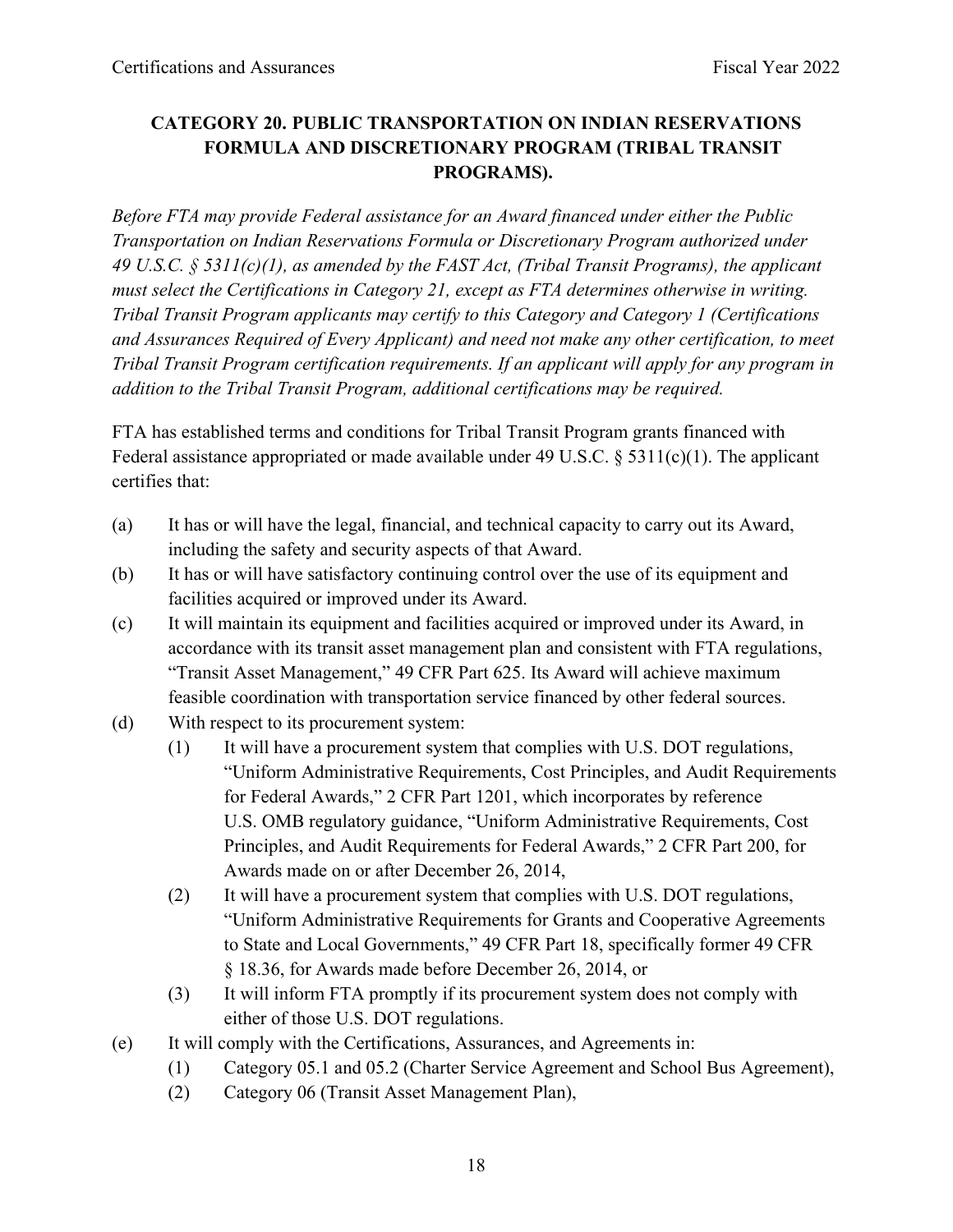- (3) Category 07.1 and 07.2 (Rolling Stock Buy America Reviews and Bus Testing),
- (4) Category 09 (Formula Grants for Rural Areas),
- (5) Category 15 (Alcohol and Controlled Substances Testing), and
- (6) Category 17 (Demand Responsive Service).

#### **CATEGORY 21. EMERGENCY RELIEF PROGRAM.**

*An applicant to the Public Transportation Emergency Relief Program, 49 U.S.C. § 5324, must make the following certification. The certification is required by 49 U.S.C. § 5324(f) and must be made before the applicant can receive a grant under the Emergency Relief program.*

The applicant certifies that the applicant has insurance required under State law for all structures related to the emergency relief program grant application.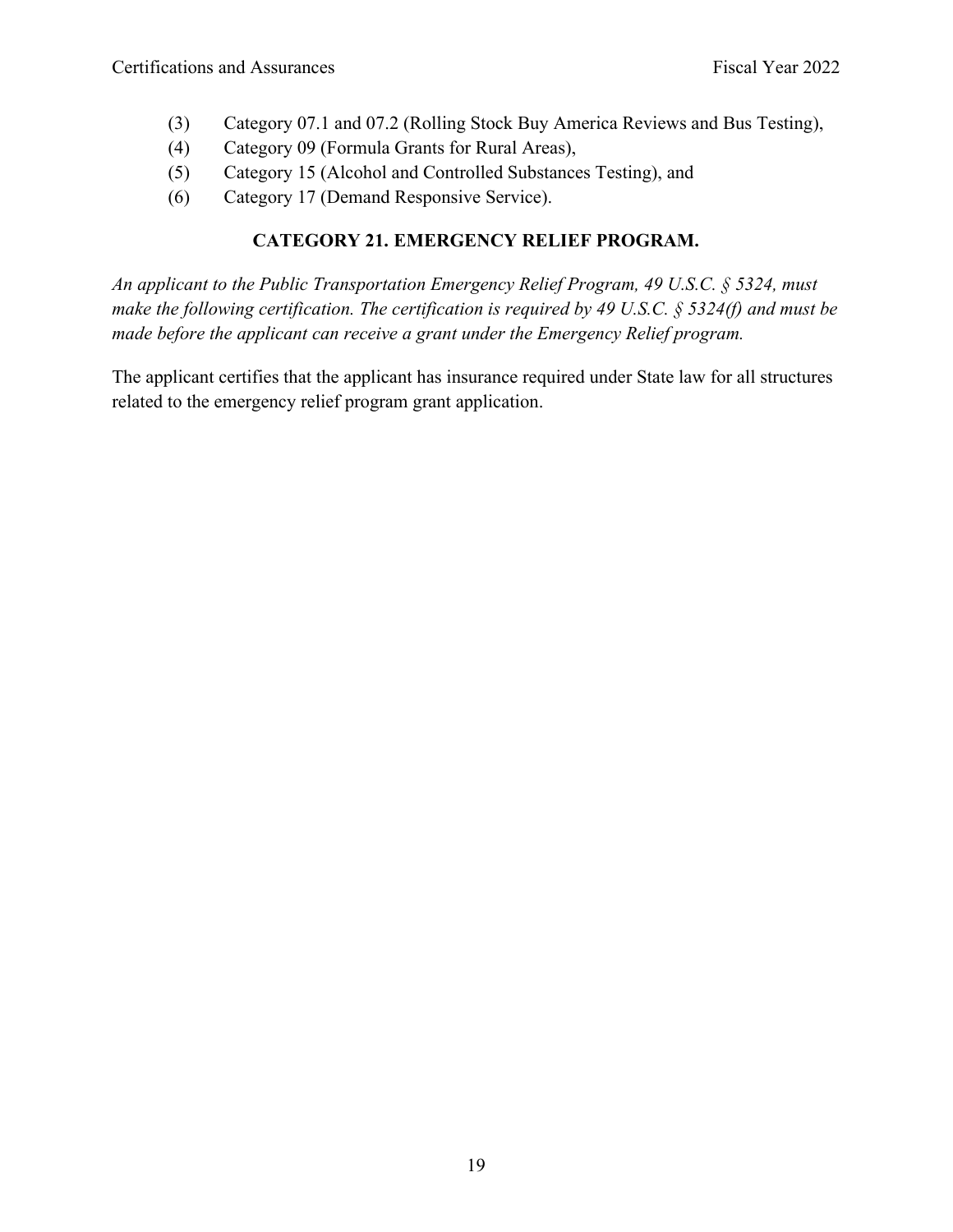# **FEDERAL FISCAL YEAR 2022 CERTIFICATIONS AND ASSURANCES FOR FTA ASSISTANCE PROGRAMS**

(Signature pages alternate to providing Certifications and Assurances in TrAMS.)

Name of Applicant:\_\_\_\_\_\_\_\_\_\_\_\_\_\_\_\_\_\_\_\_\_\_\_\_\_\_\_\_\_\_\_\_\_\_\_\_\_\_\_\_\_\_\_\_\_\_\_\_\_\_\_\_\_

The Applicant certifies to the applicable provisions of all categories: (*check here*) \_\_\_\_\_\_\_.

*Or*,

The Applicant certifies to the applicable provisions of the categories it has selected:

| Category |                                                                                                                            | <b>Certification</b> |
|----------|----------------------------------------------------------------------------------------------------------------------------|----------------------|
| 01       | Certifications and Assurances Required of Every Applicant                                                                  |                      |
| 02       | <b>Public Transportation Agency Safety Plans</b>                                                                           |                      |
| 03       | Tax Liability and Felony Convictions                                                                                       |                      |
| 04       | Lobbying                                                                                                                   |                      |
| 05       | <b>Private Sector Protections</b>                                                                                          |                      |
| 06       | <b>Transit Asset Management Plan</b>                                                                                       |                      |
| 07       | Rolling Stock Buy America Reviews and Bus Testing                                                                          |                      |
| 08       | Urbanized Area Formula Grants Program                                                                                      |                      |
| 09       | Formula Grants for Rural Areas                                                                                             |                      |
| 10       | Fixed Guideway Capital Investment Grants and the Expedited<br>Project Delivery for Capital Investment Grants Pilot Program |                      |
| 11       | Grants for Buses and Bus Facilities and Low or No Emission<br><b>Vehicle Deployment Grant Programs</b>                     |                      |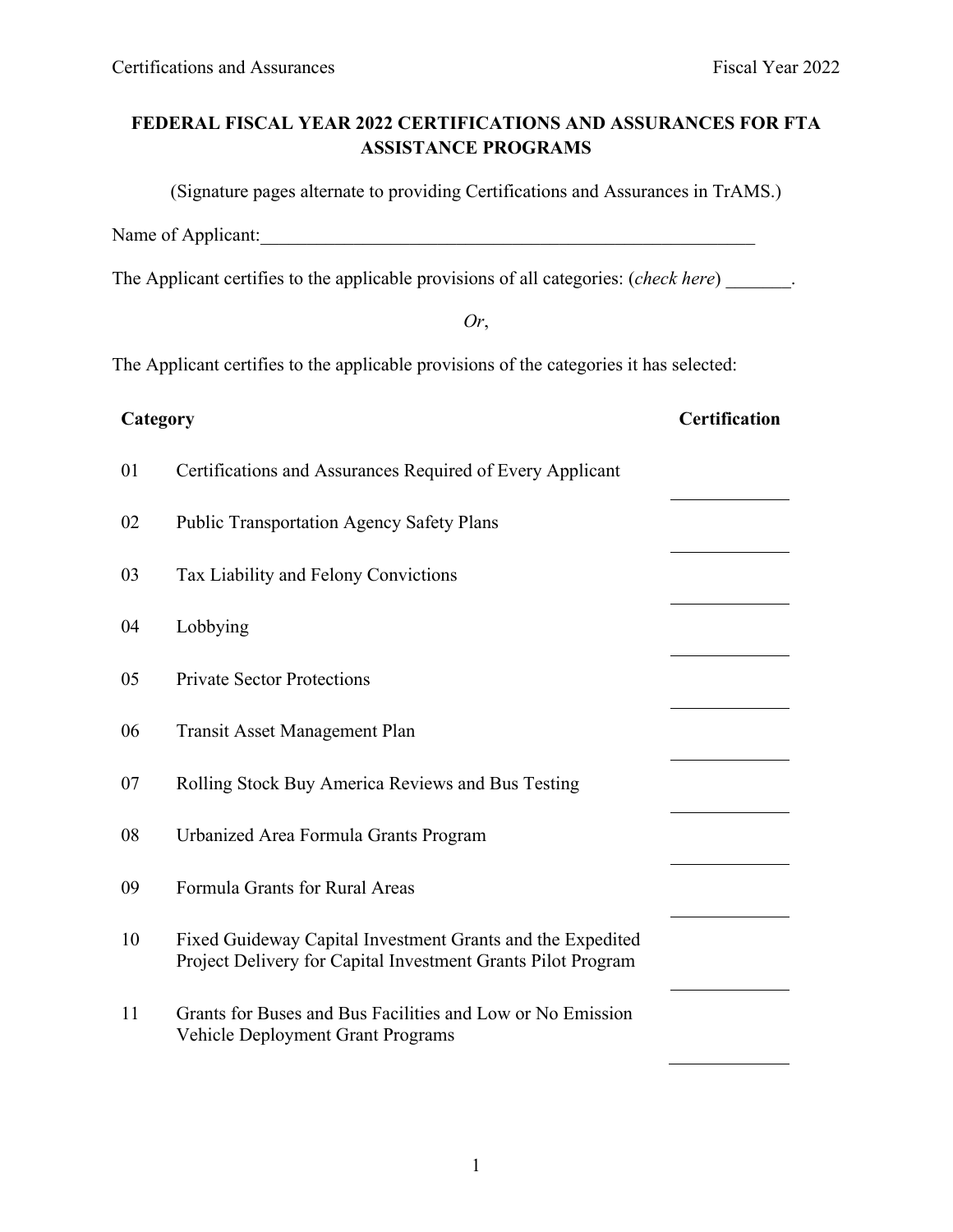| Enhanced Mobility of Seniors and Individuals with Disabilities<br>Programs |  |
|----------------------------------------------------------------------------|--|
| <b>State of Good Repair Grants</b>                                         |  |
| <b>Infrastructure Finance Programs</b>                                     |  |
| Alcohol and Controlled Substances Testing                                  |  |
| Rail Safety Training and Oversight                                         |  |
| Demand Responsive Service                                                  |  |
| <b>Interest and Financing Costs</b>                                        |  |
| Cybersecurity Certification for Rail Rolling Stock and<br>Operations       |  |
| <b>Tribal Transit Programs</b>                                             |  |
| <b>Emergency Relief Program</b>                                            |  |
|                                                                            |  |

#### **CERTIFICATIONS AND ASSURANCES SIGNATURE PAGE**

#### **AFFIRMATION OF APPLICANT**

Name of the Applicant:

BY SIGNING BELOW, on behalf of the Applicant, I declare that it has duly authorized me to make these Certifications and Assurances and bind its compliance. Thus, it agrees to comply with all federal laws, regulations, and requirements, follow applicable federal guidance, and comply with the Certifications and Assurances as indicated on the foregoing page applicable to each application its Authorized Representative makes to the Federal Transit Administration (FTA) in the federal fiscal year, irrespective of whether the individual that acted on his or her Applicant's behalf continues to represent it.

The Certifications and Assurances the Applicant selects apply to each Award for which it now seeks, or may later seek federal assistance to be awarded by FTA during the federal fiscal year.

The Applicant affirms the truthfulness and accuracy of the Certifications and Assurances it has selected in the statements submitted with this document and any other submission made to FTA, and acknowledges that the Program Fraud Civil Remedies Act of 1986, 31 U.S.C. § 3801 *et seq*., and implementing U.S. DOT regulations, "Program Fraud Civil Remedies," 49 CFR part 31, apply to any certification, assurance or submission made to FTA. The criminal provisions of 18 U.S.C. § 1001 apply to any certification, assurance, or submission made in connection with a federal public transportation program authorized by 49 U.S.C. chapter 53 or any other statute